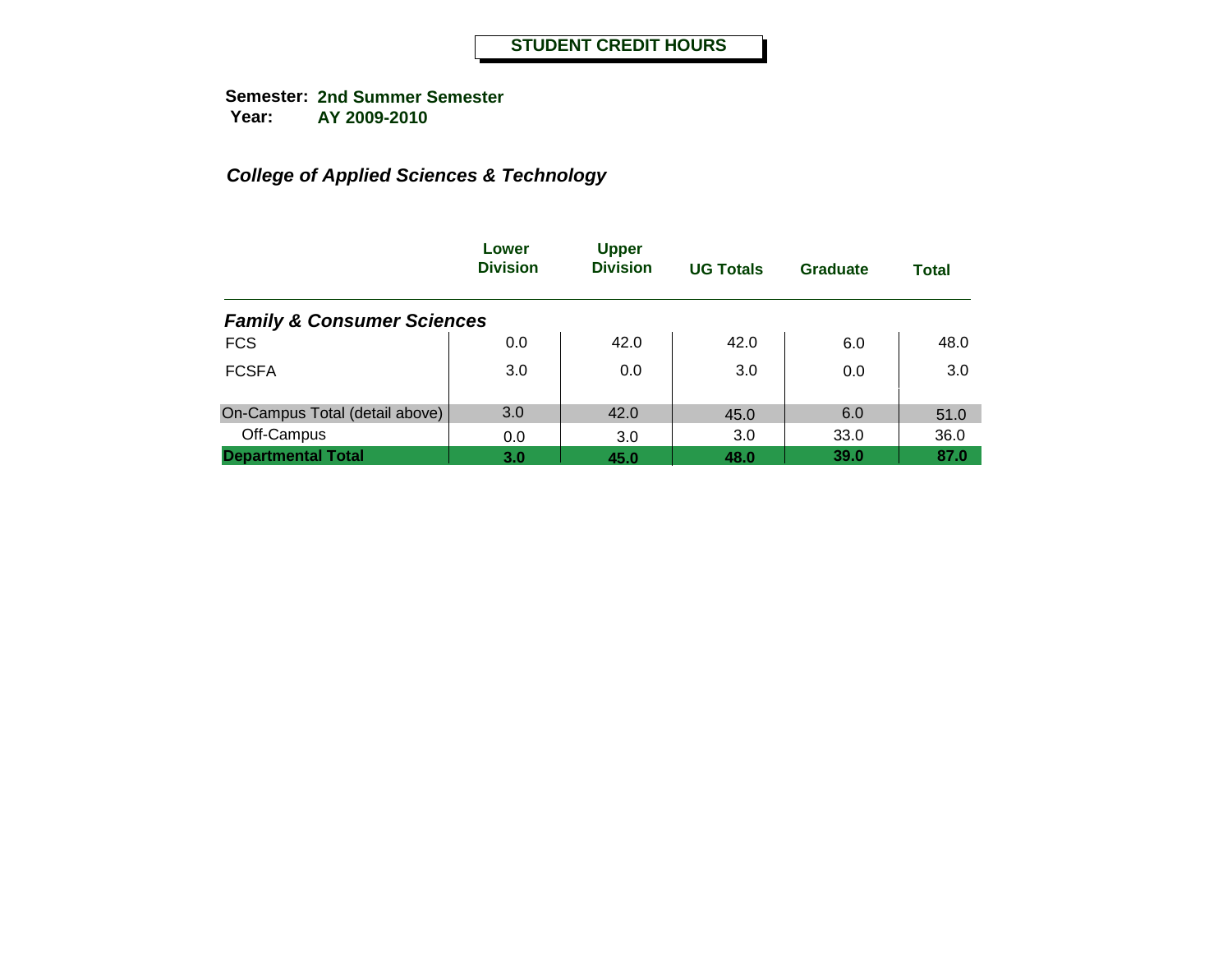|                                | Lower<br><b>Division</b> | <b>Upper</b><br><b>Division</b> | <b>UG Totals</b> | Graduate | Total |
|--------------------------------|--------------------------|---------------------------------|------------------|----------|-------|
| <b>Technology</b>              |                          |                                 |                  |          |       |
| <b>ITEDU</b>                   | 0.0                      | 0.0                             | 0.0              | 0.0      | 0.0   |
| On-Campus Total (detail above) | 0.0                      | 0.0                             | 0.0              | 0.0      | 0.0   |
| Off-Campus                     | 0.0                      | 0.0                             | 0.0              | 69.0     | 69.0  |
| <b>Departmental Total</b>      | 0.0                      | 0.0                             | 0.0              | 69.0     | 69.0  |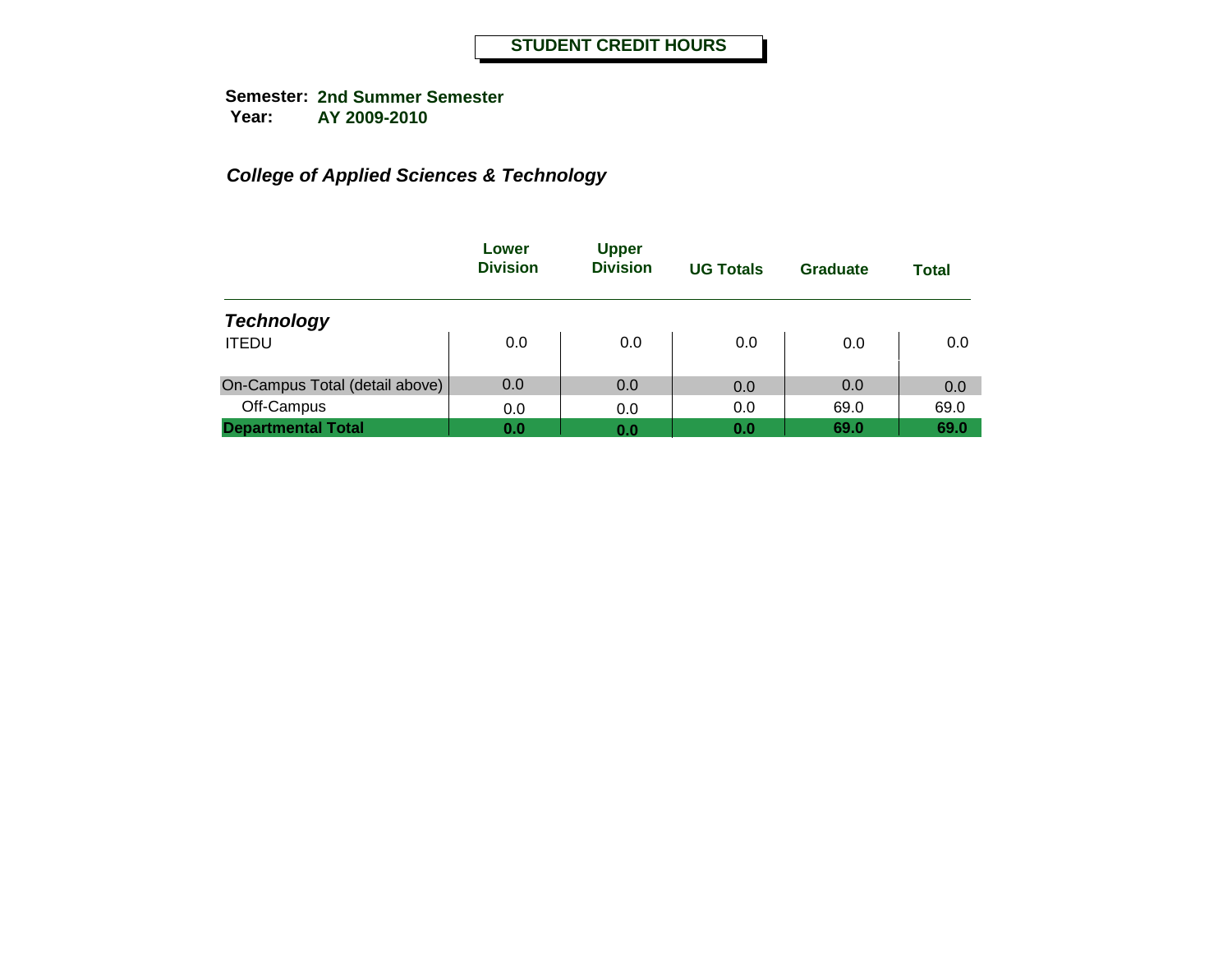|                                | Lower<br><b>Division</b> | <b>Upper</b><br><b>Division</b> | <b>UG Totals</b> | Graduate | <b>Total</b> |
|--------------------------------|--------------------------|---------------------------------|------------------|----------|--------------|
| <b>Physical Education</b>      |                          |                                 |                  |          |              |
| AT                             | 0.0                      | 66.0                            | 66.0             | 0.0      | 66.0         |
| <b>EXSCI</b>                   | 27.0                     | 18.0                            | 45.0             | 39.0     | 84.0         |
| <b>PFW</b>                     | 130.0                    | 0.0                             | 130.0            | 0.0      | 130.0        |
| <b>SPTAD</b>                   | 0.0                      | 30.0                            | 30.0             | 0.0      | 30.0         |
| On-Campus Total (detail above) | 157.0                    | 114.0                           | 271.0            | 39.0     | 310.0        |
| Off-Campus                     | 0.0                      | 0.0                             | 0.0              | 0.0      | 0.0          |
| <b>Departmental Total</b>      | 157.0                    | 114.0                           | 271.0            | 39.0     | 310.0        |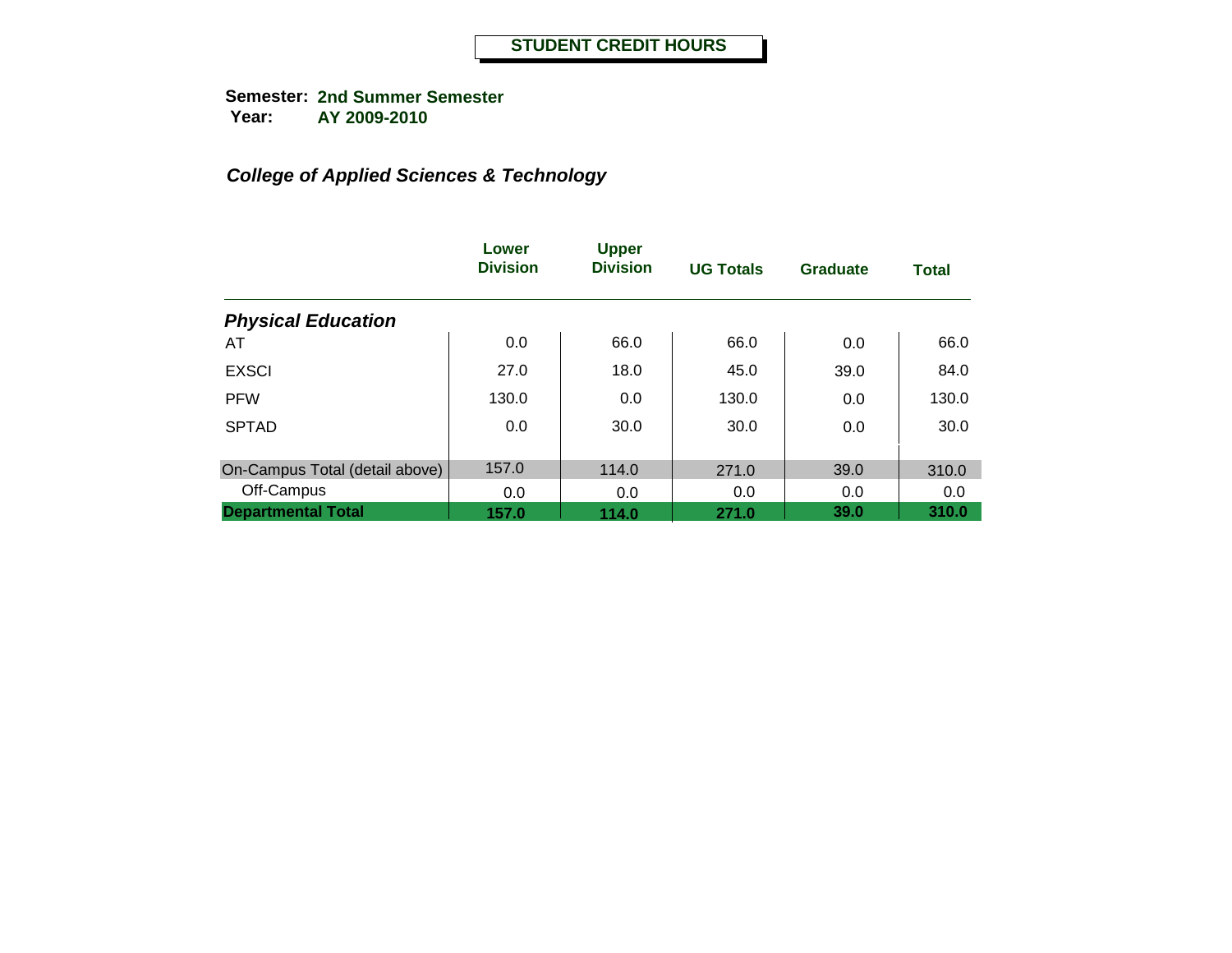|                                   | Lower<br><b>Division</b> | <b>Upper</b><br><b>Division</b> | <b>UG Totals</b> | Graduate | Total |
|-----------------------------------|--------------------------|---------------------------------|------------------|----------|-------|
| <b>Wellness &amp; Gerontology</b> |                          |                                 |                  |          |       |
| <b>GERON</b>                      | 0.0                      | 0.0                             | 0.0              | 18.0     | 18.0  |
| On-Campus Total (detail above)    | 0.0                      | 0.0                             | 0.0              | 18.0     | 18.0  |
| Off-Campus                        | 0.0                      | 0.0                             | 0.0              | 27.0     | 27.0  |
| <b>Departmental Total</b>         | 0.0                      | 0.0                             | 0.0              | 45.0     | 45.0  |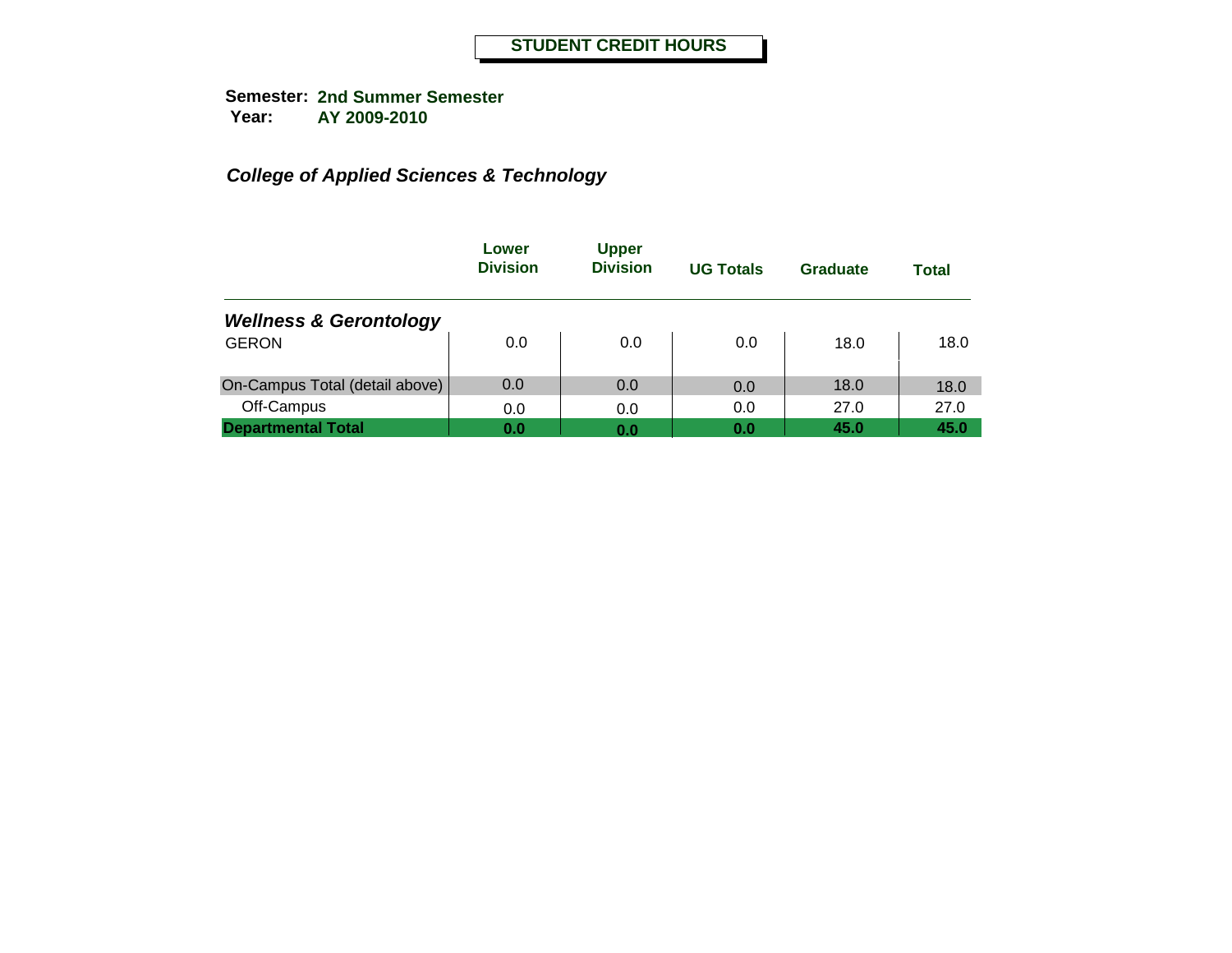## *College of Architecture & Planning*

|                                | Lower<br><b>Division</b> | <b>Upper</b><br><b>Division</b> | <b>UG Totals</b> | Graduate | <b>Total</b> |
|--------------------------------|--------------------------|---------------------------------|------------------|----------|--------------|
| <b>Architecture</b>            |                          |                                 |                  |          |              |
| <b>ARCH</b>                    | 0.0                      | 21.0                            | 21.0             | 0.0      | 21.0         |
| On-Campus Total (detail above) | 0.0                      | 21.0                            | 21.0             | 0.0      | 21.0         |
| Off-Campus                     | 0.0                      | 0.0                             | 0.0              | 0.0      | 0.0          |
| <b>Departmental Total</b>      | 0.0                      | 21.0                            | 21.0             | 0.0      | 21.0         |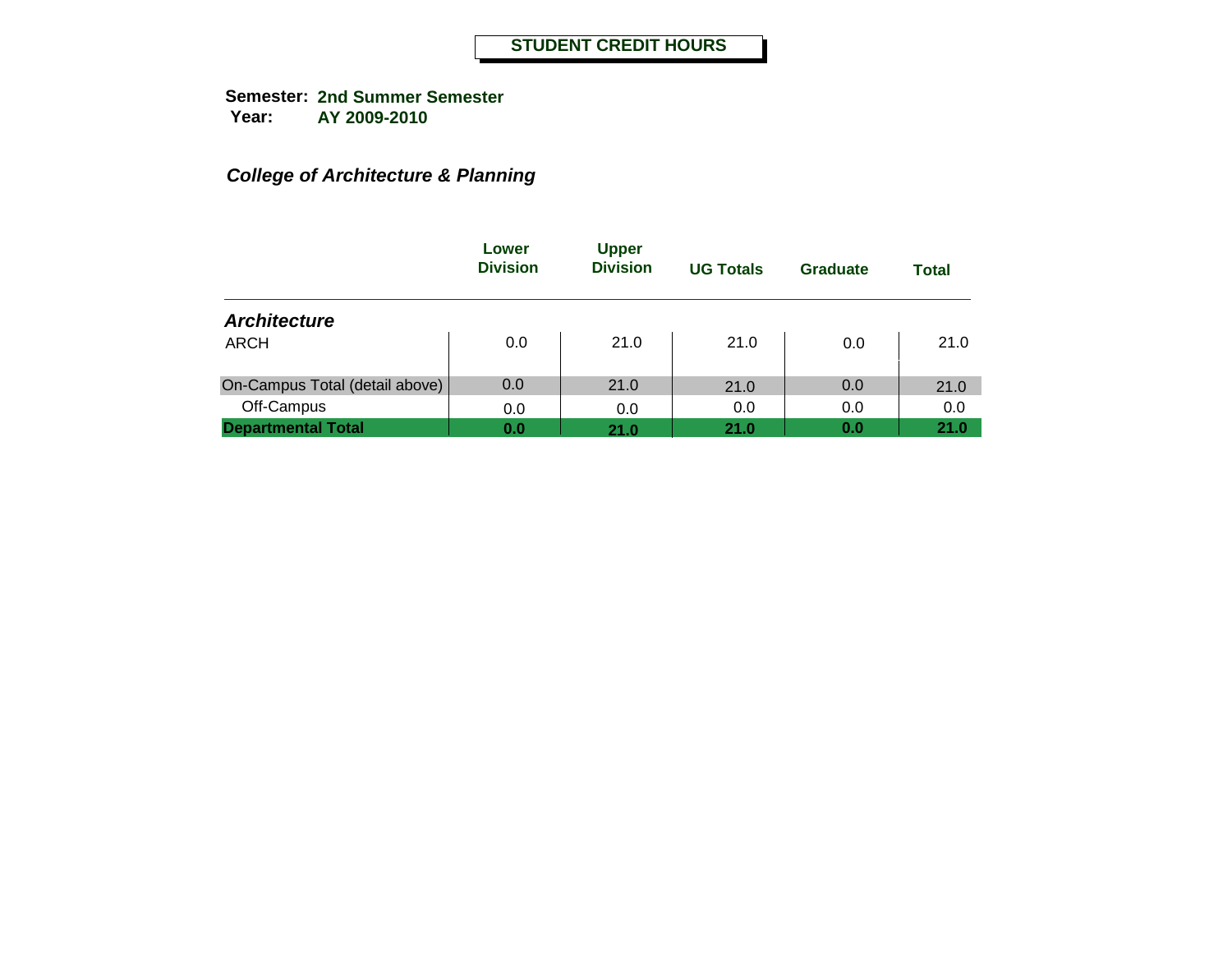## *College of Architecture & Planning*

|                                | Lower<br><b>Division</b> | <b>Upper</b><br><b>Division</b> | <b>UG Totals</b> | Graduate | Total |
|--------------------------------|--------------------------|---------------------------------|------------------|----------|-------|
| <b>Landscape Architecture</b>  |                          |                                 |                  |          |       |
| <b>CAP</b>                     | 80.0                     | 0.0                             | 80.0             | 0.0      | 80.0  |
| On-Campus Total (detail above) | 80.0                     | 0.0                             | 80.0             | 0.0      | 80.0  |
| Off-Campus                     | 0.0                      | 0.0                             | 0.0              | 0.0      | 0.0   |
| <b>Departmental Total</b>      | 80.0                     | 0.0                             | 80.0             | 0.0      | 80.0  |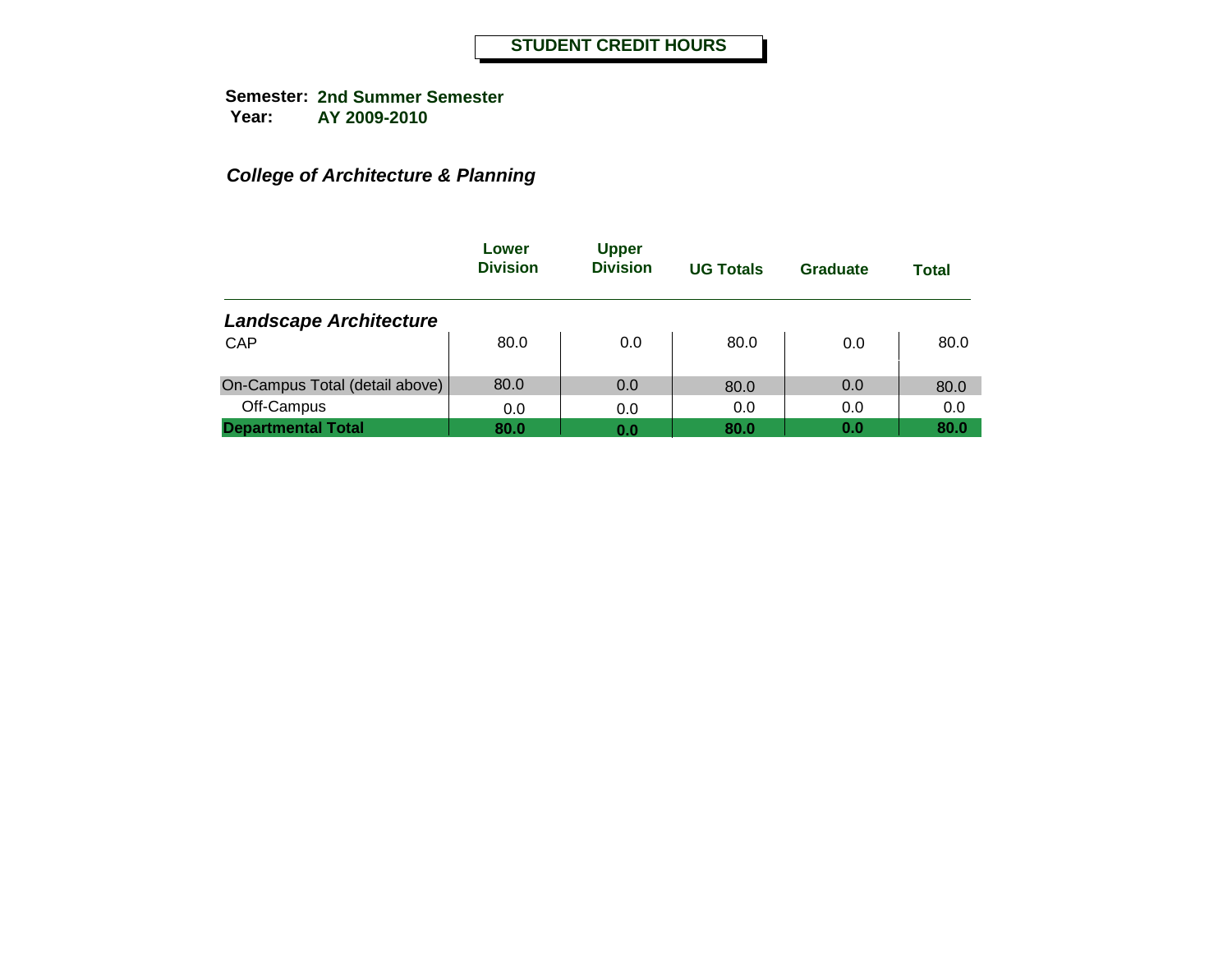## *College of Architecture & Planning*

|                                | Lower<br><b>Division</b> | <b>Upper</b><br><b>Division</b> | <b>UG Totals</b> | Graduate | Total |
|--------------------------------|--------------------------|---------------------------------|------------------|----------|-------|
| <b>Urban Planning</b>          |                          |                                 |                  |          |       |
| <b>PLAN</b>                    | 0.0                      | 0.0                             | 0.0              | 0.0      | 0.0   |
| On-Campus Total (detail above) | 0.0                      | 0.0                             | 0.0              | 0.0      | 0.0   |
| Off-Campus                     | 0.0                      | 3.0                             | 3.0              | 9.0      | 12.0  |
| <b>Departmental Total</b>      | 0.0                      | 3.0                             | 3.0              | 9.0      | 12.0  |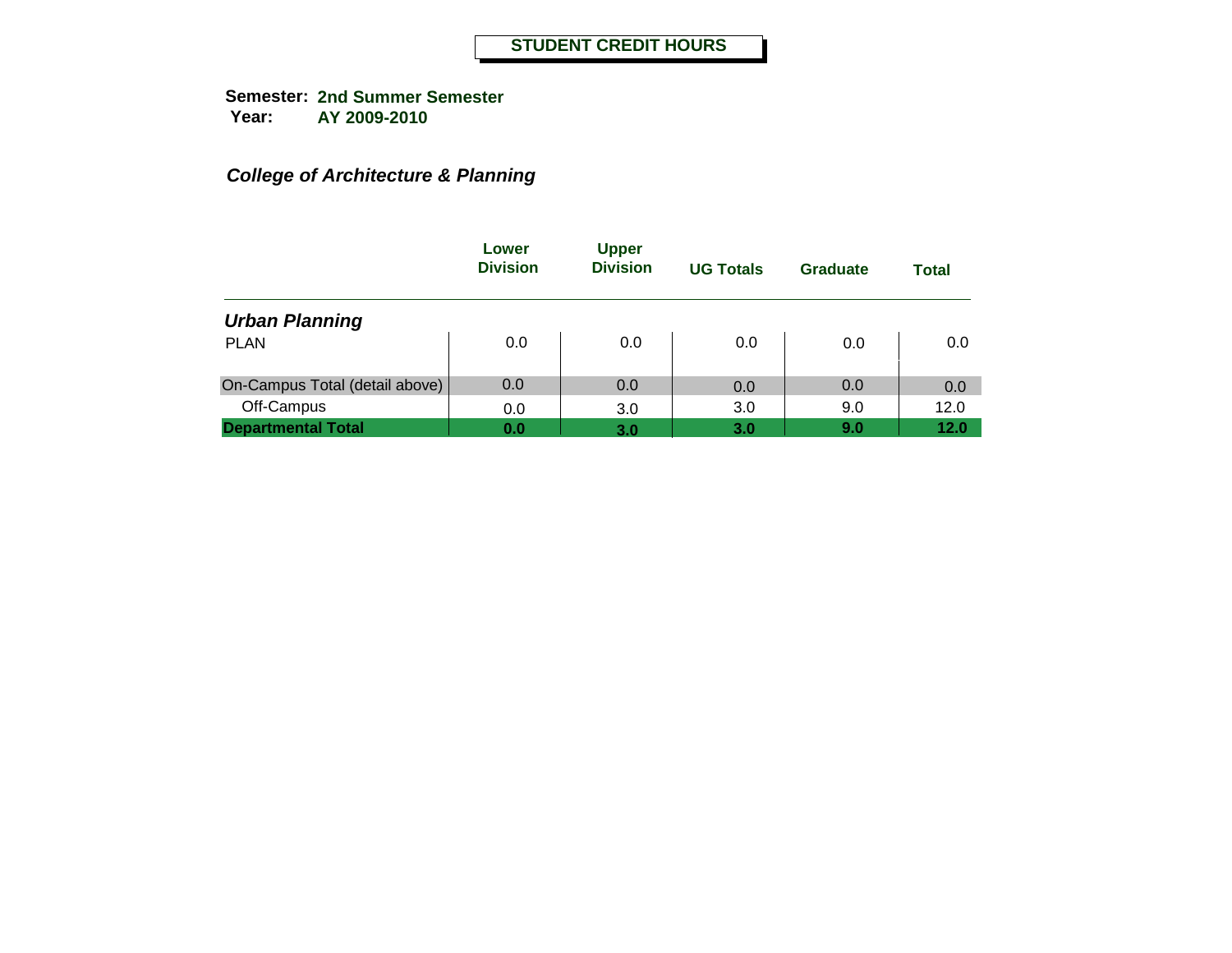**Semester: 2nd Summer Semester Year: AY 2009-2010**

|                                | Lower<br><b>Division</b> | <b>Upper</b><br><b>Division</b> | <b>UG Totals</b> | Graduate | <b>Total</b> |
|--------------------------------|--------------------------|---------------------------------|------------------|----------|--------------|
| <b>Accounting</b>              |                          |                                 |                  |          |              |
| <b>ACC</b>                     | 114.0                    | 249.0                           | 363.0            | 0.0      | 363.0        |
| <b>MBA</b>                     | 0.0                      | 0.0                             | 0.0              | 3.0      | 3.0          |
| On-Campus Total (detail above) | 114.0                    | 249.0                           | 363.0            | 3.0      | 366.0        |
| Off-Campus                     | 0.0                      | 0.0                             | 0.0              | 0.0      | 0.0          |
| <b>Departmental Total</b>      | 114.0                    | 249.0                           | 363.0            | 3.0      | 366.0        |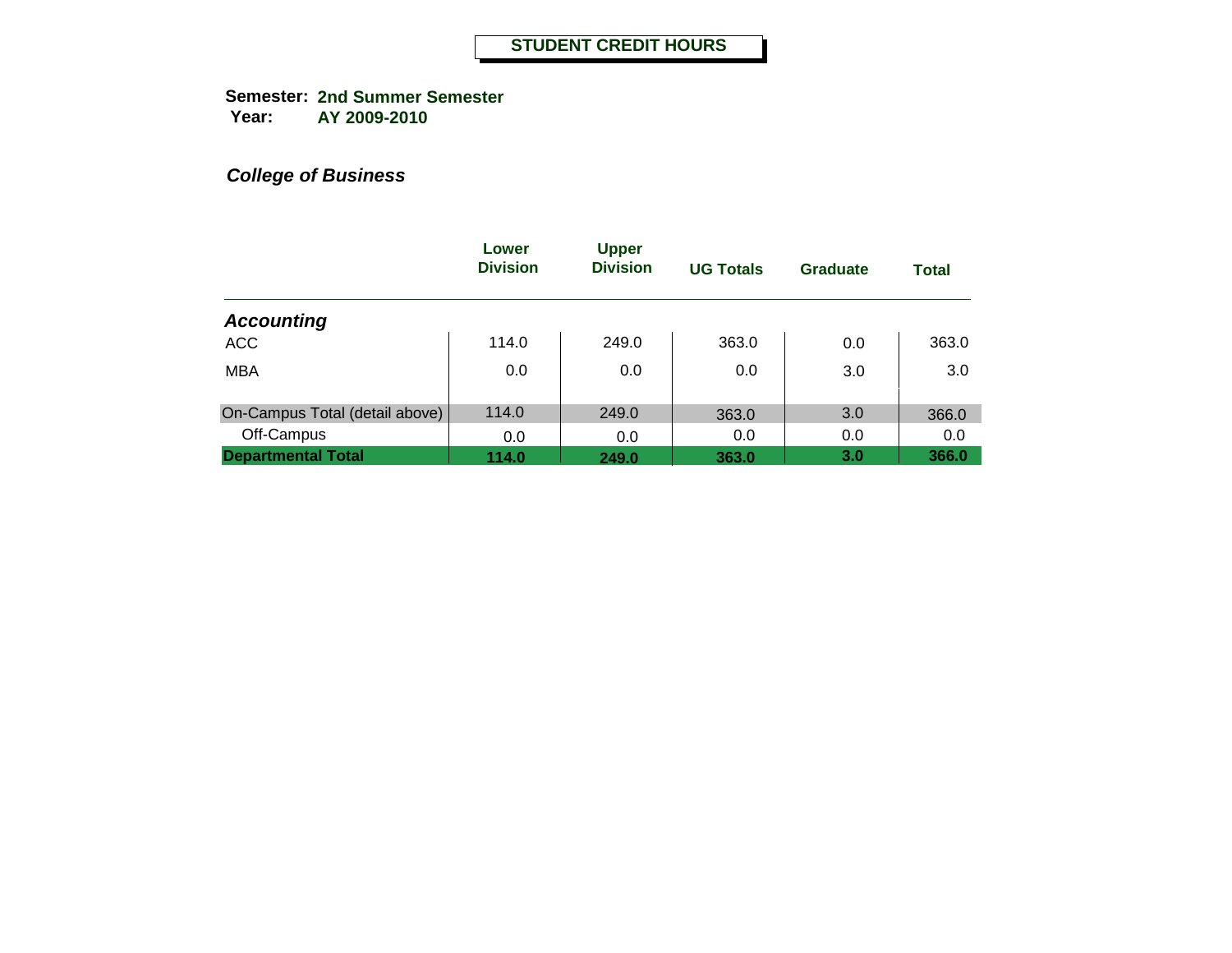|                                | Lower<br><b>Division</b> | <b>Upper</b><br><b>Division</b> | <b>UG Totals</b> | Graduate | <b>Total</b> |
|--------------------------------|--------------------------|---------------------------------|------------------|----------|--------------|
| <b>Economics</b>               |                          |                                 |                  |          |              |
| <b>ECON</b>                    | 180.0                    | 0.0                             | 180.0            | 0.0      | 180.0        |
| On-Campus Total (detail above) | 180.0                    | 0.0                             | 180.0            | 0.0      | 180.0        |
| Off-Campus                     | 0.0                      | 0.0                             | 0.0              | 0.0      | 0.0          |
| <b>Departmental Total</b>      | 180.0                    | 0.0                             | 180.0            | 0.0      | 180.0        |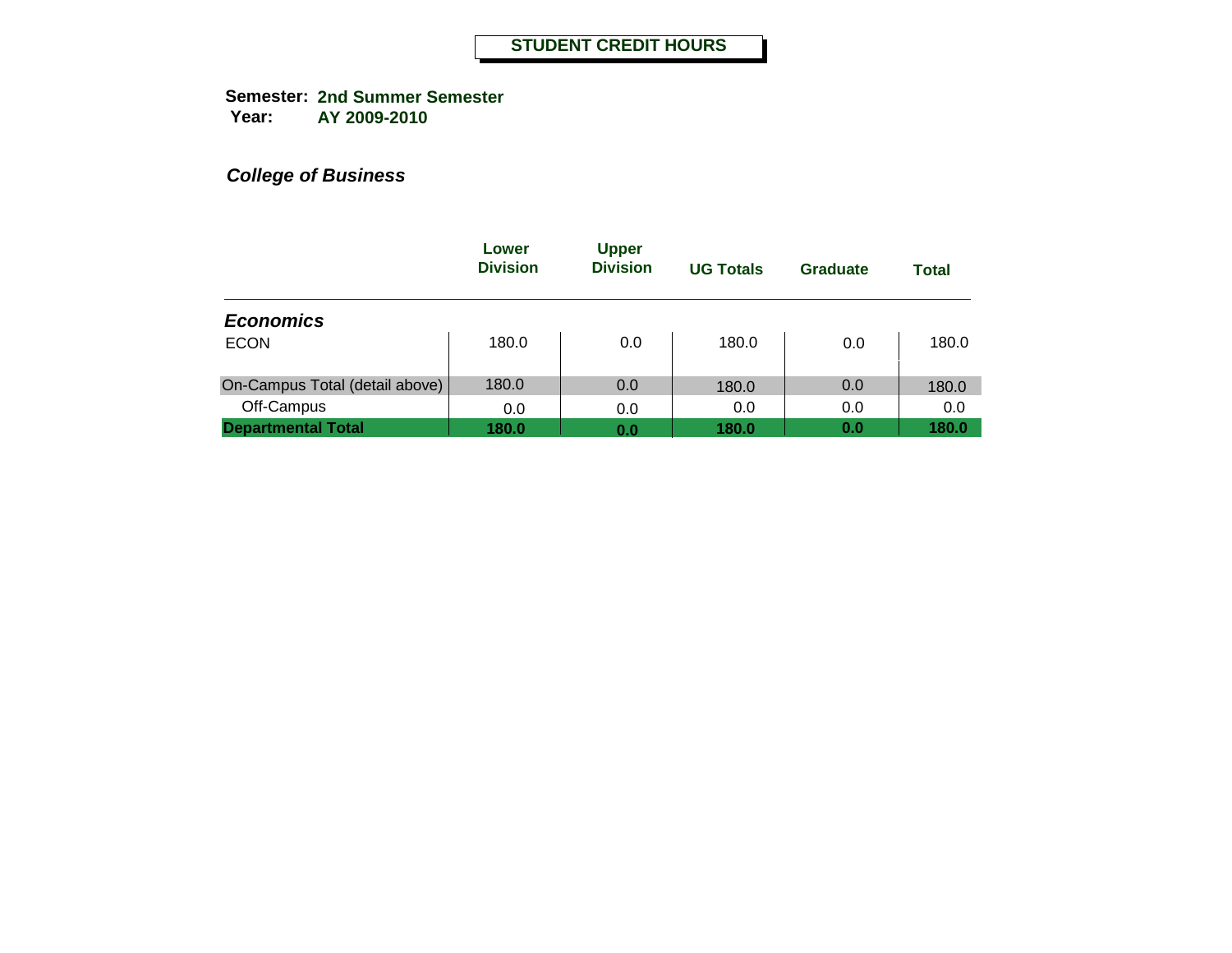**Semester: 2nd Summer Semester Year: AY 2009-2010**

|                                | Lower<br><b>Division</b> | <b>Upper</b><br><b>Division</b> | <b>UG Totals</b> | Graduate | <b>Total</b> |
|--------------------------------|--------------------------|---------------------------------|------------------|----------|--------------|
| <b>Finance</b>                 |                          |                                 |                  |          |              |
| BL                             | 57.0                     | 0.0                             | 57.0             | 0.0      | 57.0         |
| <b>FIN</b>                     | 0.0                      | 36.0                            | 36.0             | 0.0      | 36.0         |
| RMI                            | 0.0                      | 3.0                             | 3.0              | 0.0      | 3.0          |
| On-Campus Total (detail above) | 57.0                     | 39.0                            | 96.0             | 0.0      | 96.0         |
| Off-Campus                     | 21.0                     | 6.0                             | 27.0             | 24.0     | 51.0         |
| <b>Departmental Total</b>      | 78.0                     | 45.0                            | 123.0            | 24.0     | 147.0        |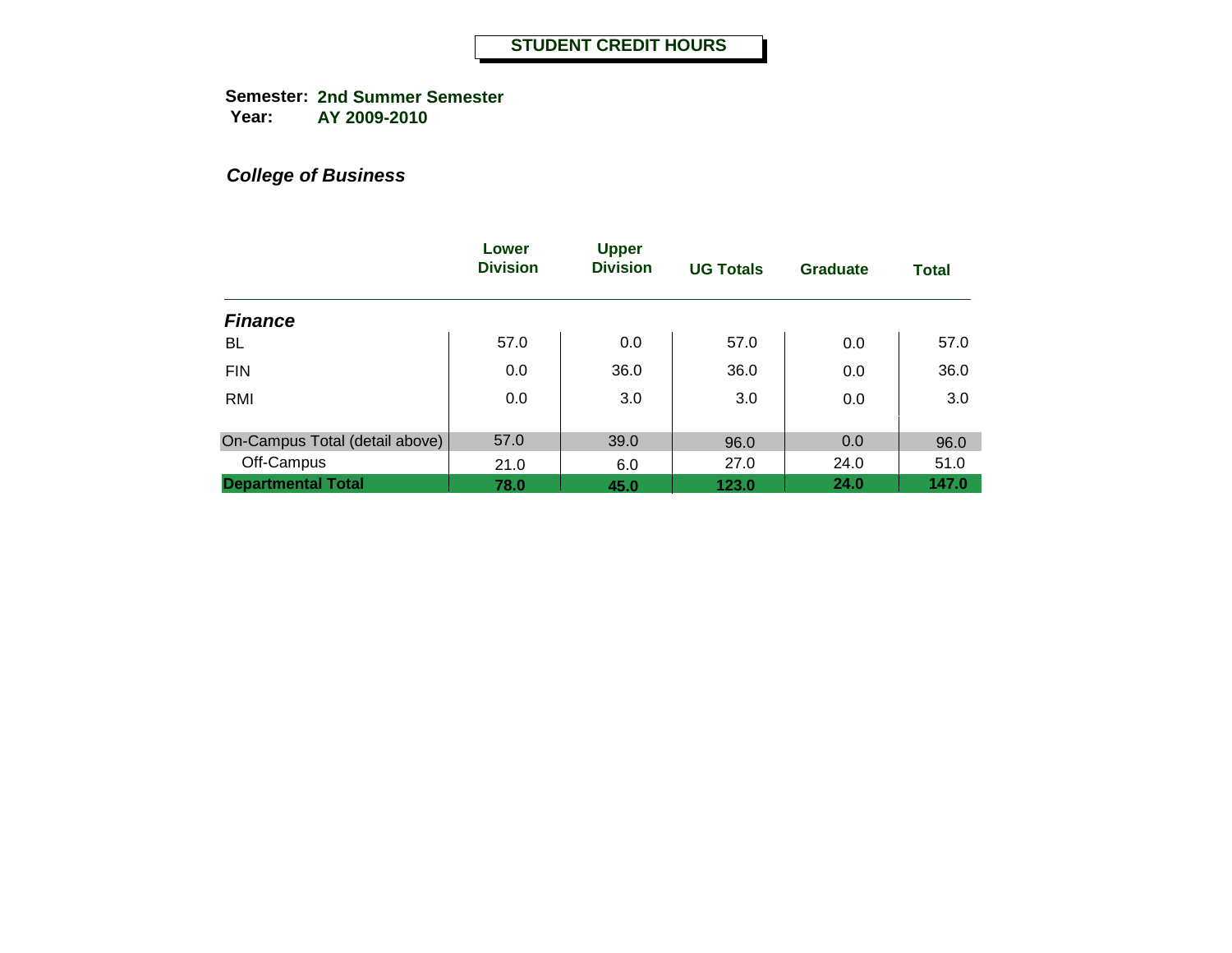**Semester: 2nd Summer Semester Year: AY 2009-2010**

|                                     | Lower<br><b>Division</b> | <b>Upper</b><br><b>Division</b> | <b>UG Totals</b> | Graduate | Total |
|-------------------------------------|--------------------------|---------------------------------|------------------|----------|-------|
| <b>Info Systems &amp; Oper Mgmt</b> |                          |                                 |                  |          |       |
| <b>ISOM</b>                         | 69.0                     | 66.0                            | 135.0            | 0.0      | 135.0 |
| On-Campus Total (detail above)      | 69.0                     | 66.0                            | 135.0            | 0.0      | 135.0 |
| Off-Campus                          | 0.0                      | 24.0                            | 24.0             | 235.0    | 259.0 |
| <b>Departmental Total</b>           | 69.0                     | 90.0                            | 159.0            | 235.0    | 394.0 |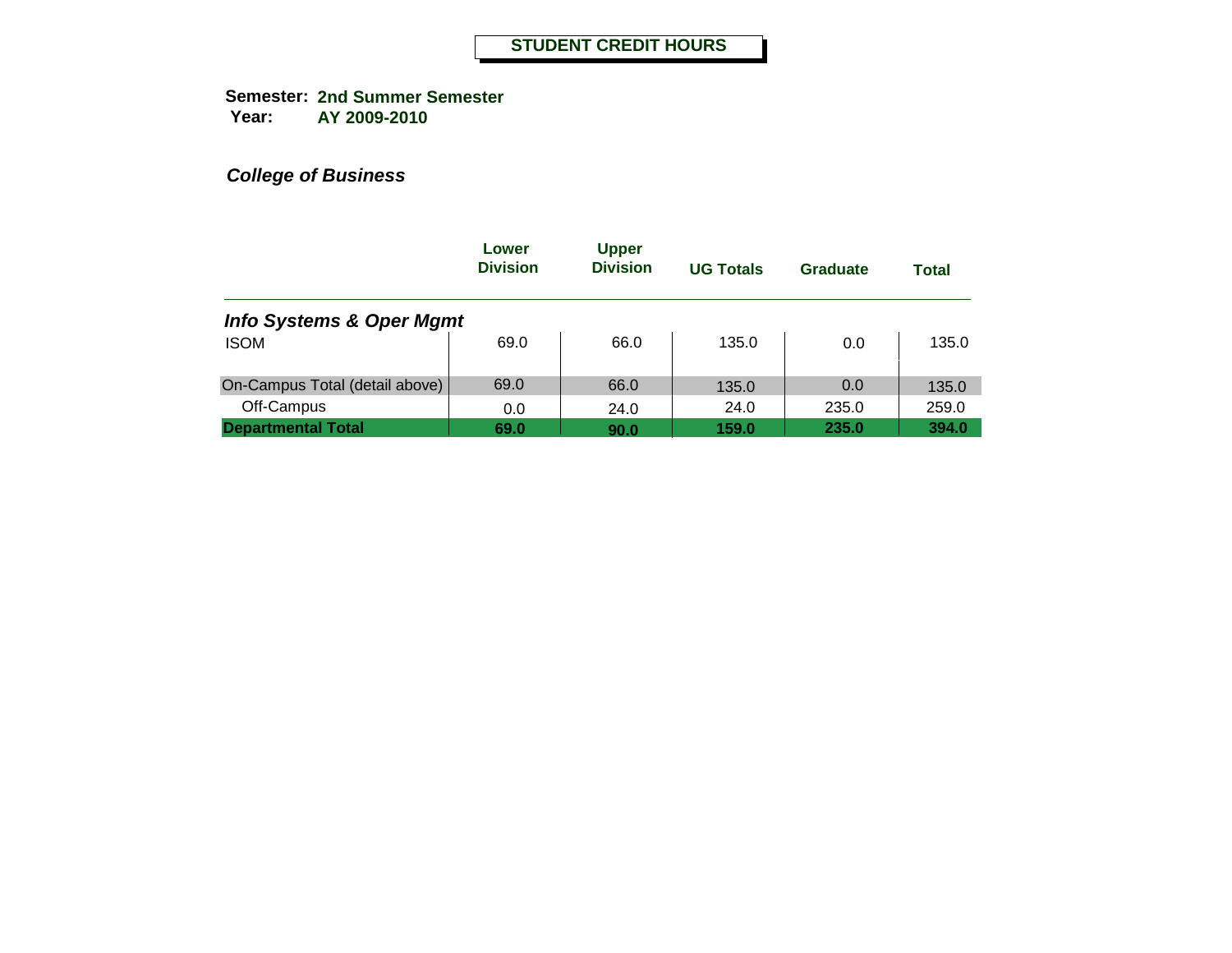**Semester: 2nd Summer Semester Year: AY 2009-2010**

|                                   | Lower<br><b>Division</b> | <b>Upper</b><br><b>Division</b> | <b>UG Totals</b> | Graduate | <b>Total</b> |
|-----------------------------------|--------------------------|---------------------------------|------------------|----------|--------------|
| <b>Marketing &amp; Management</b> |                          |                                 |                  |          |              |
| <b>BUSAD</b>                      | 0.0                      | 6.0                             | 6.0              | 0.0      | 6.0          |
| MGT                               | 0.0                      | 162.0                           | 162.0            | 0.0      | 162.0        |
| <b>MKG</b>                        | 0.0                      | 213.0                           | 213.0            | 0.0      | 213.0        |
| On-Campus Total (detail above)    | 0.0                      | 381.0                           | 381.0            | 0.0      | 381.0        |
| Off-Campus                        | 0.0                      | 66.0                            | 66.0             | 0.0      | 66.0         |
| <b>Departmental Total</b>         | 0.0                      | 447.0                           | 447.0            | 0.0      | 447.0        |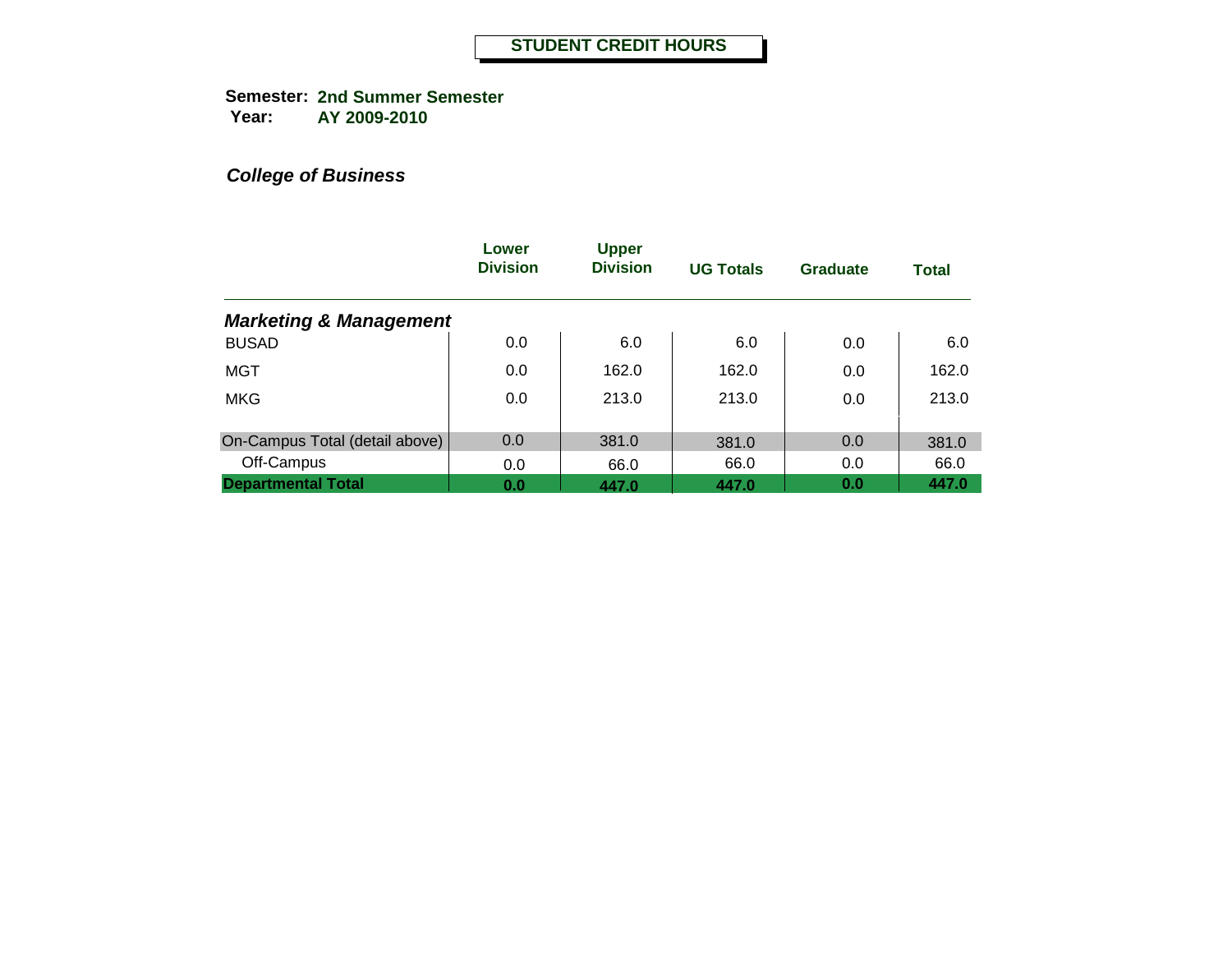|                                           | Lower<br><b>Division</b> | <b>Upper</b><br><b>Division</b> | <b>UG Totals</b> | Graduate | Total |
|-------------------------------------------|--------------------------|---------------------------------|------------------|----------|-------|
| <b>Center for Info &amp; Comm Science</b> |                          |                                 |                  |          |       |
| <b>ICS</b>                                | 0.0                      | 0.0                             | 0.0              | 60.0     | 60.0  |
| On-Campus Total (detail above)            | 0.0                      | 0.0                             | 0.0              | 60.0     | 60.0  |
| Off-Campus                                | 0.0                      | 0.0                             | 0.0              | 0.0      | 0.0   |
| <b>Departmental Total</b>                 | 0.0                      | 0.0                             | 0.0              | 60.0     | 60.0  |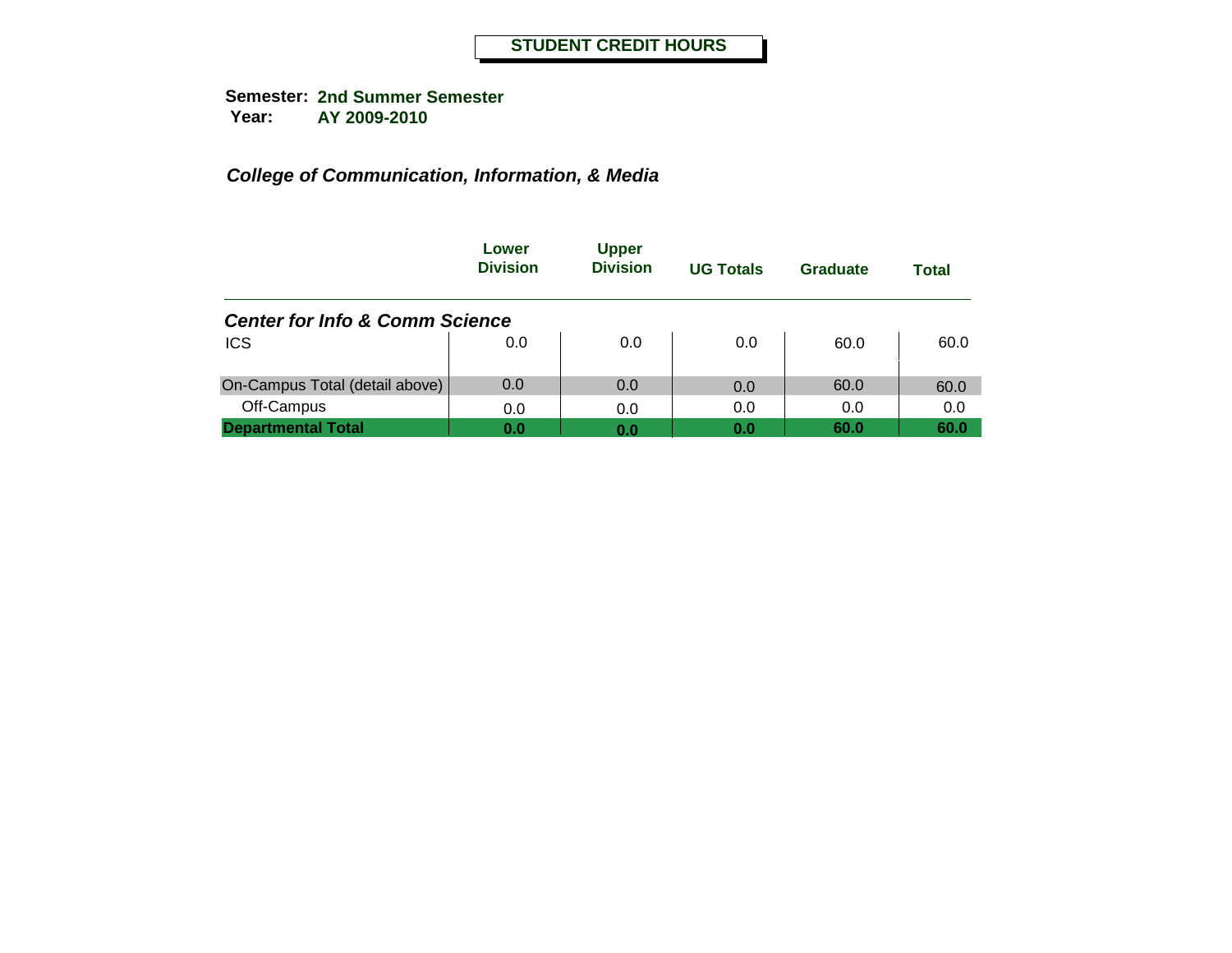|                                | Lower<br><b>Division</b> | <b>Upper</b><br><b>Division</b> | <b>UG Totals</b> | Graduate | <b>Total</b> |
|--------------------------------|--------------------------|---------------------------------|------------------|----------|--------------|
| <b>Journalism</b>              |                          |                                 |                  |          |              |
| <b>JOURN</b>                   | 6.0                      | 3.0                             | 9.0              | 21.0     | 30.0         |
| On-Campus Total (detail above) | 6.0                      | 3.0                             | 9.0              | 21.0     | 30.0         |
| Off-Campus                     | 0.0                      | 1.0                             | 1.0              | 0.0      | 1.0          |
| <b>Departmental Total</b>      | 6.0                      | 4.0                             | 10.0             | 21.0     | 31.0         |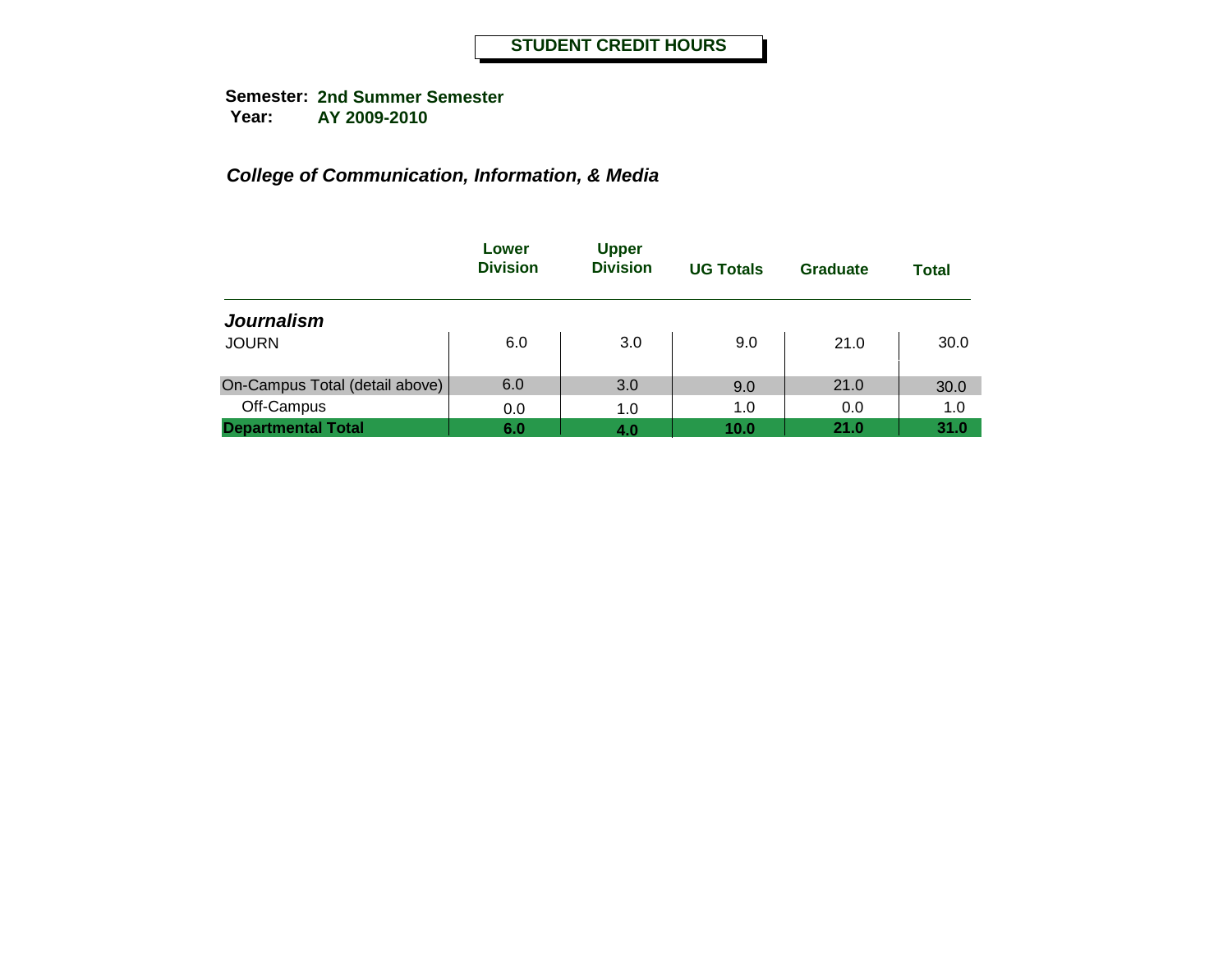|                                | Lower<br><b>Division</b> | <b>Upper</b><br><b>Division</b> | <b>UG Totals</b> | Graduate | <b>Total</b> |
|--------------------------------|--------------------------|---------------------------------|------------------|----------|--------------|
| <b>Communication Studies</b>   |                          |                                 |                  |          |              |
| <b>COMM</b>                    | 228.0                    | 57.0                            | 285.0            | 0.0      | 285.0        |
| On-Campus Total (detail above) | 228.0                    | 57.0                            | 285.0            | 0.0      | 285.0        |
| Off-Campus                     | 0.0                      | 3.0                             | 3.0              | 3.0      | 6.0          |
| <b>Departmental Total</b>      | 228.0                    | 60.0                            | 288.0            | 3.0      | 291.0        |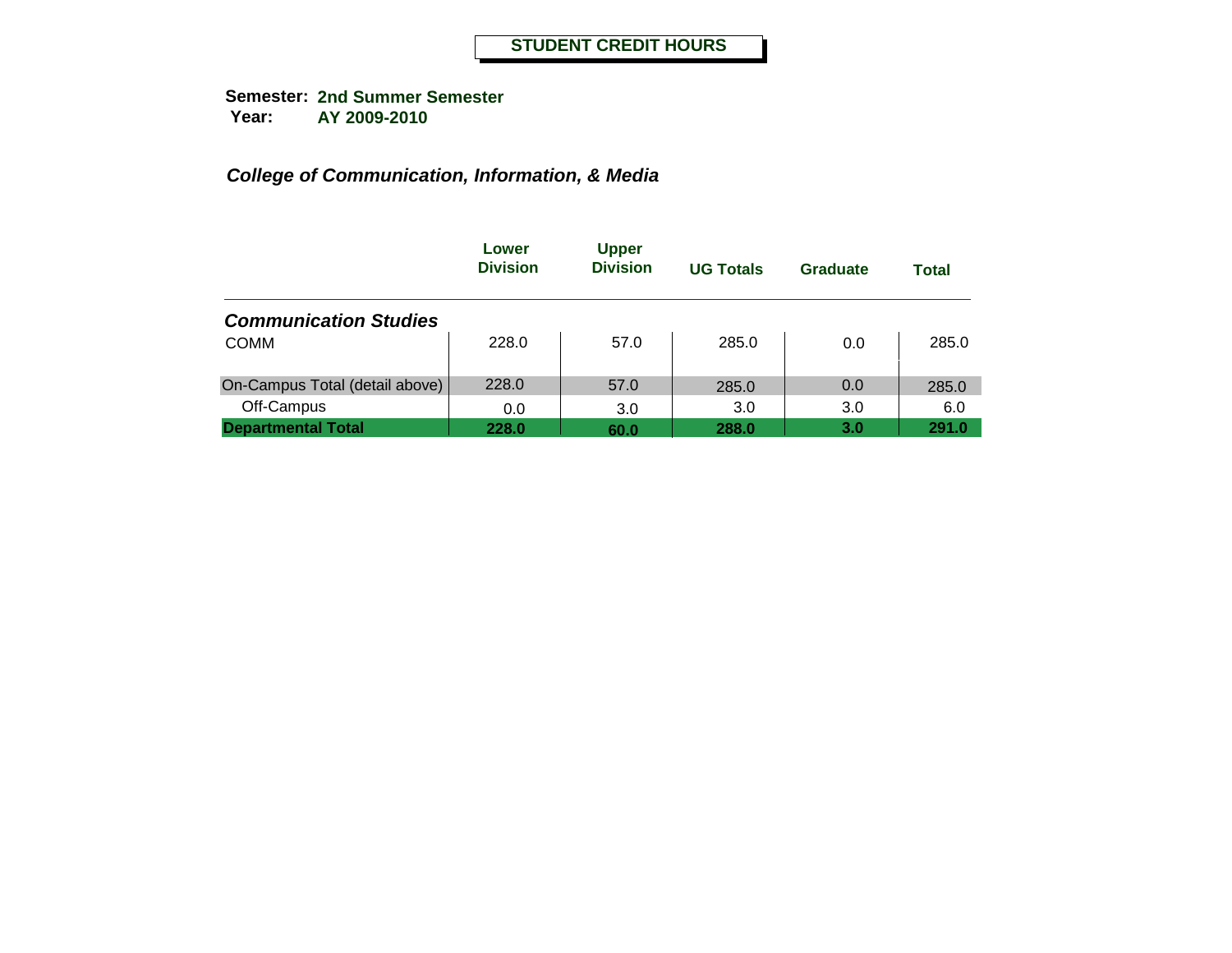|                                | Lower<br><b>Division</b> | <b>Upper</b><br><b>Division</b> | <b>UG Totals</b> | Graduate | Total |
|--------------------------------|--------------------------|---------------------------------|------------------|----------|-------|
| <b>Telecommunications</b>      |                          |                                 |                  |          |       |
| <b>TCOM</b>                    | 36.0                     | 205.0                           | 241.0            | 19.0     | 260.0 |
| On-Campus Total (detail above) | 36.0                     | 205.0                           | 241.0            | 19.0     | 260.0 |
| Off-Campus                     | 17.0                     | 3.0                             | 20.0             | 0.0      | 20.0  |
| <b>Departmental Total</b>      | 53.0                     | 208.0                           | 261.0            | 19.0     | 280.0 |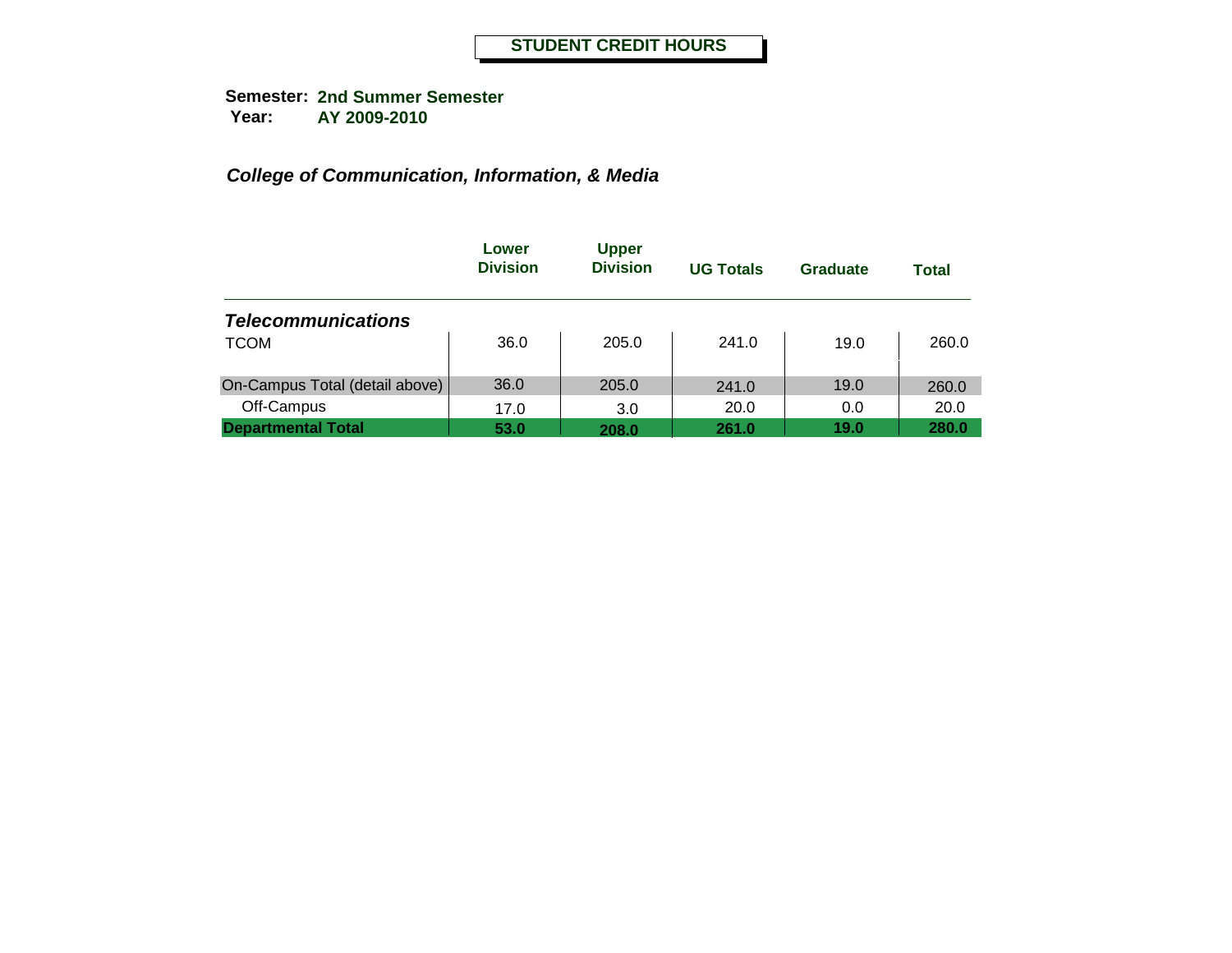**Semester: 2nd Summer Semester Year: AY 2009-2010**

#### *College of Fine Arts*

|                                | Lower<br><b>Division</b> | <b>Upper</b><br><b>Division</b> | <b>UG Totals</b> | Graduate | <b>Total</b> |
|--------------------------------|--------------------------|---------------------------------|------------------|----------|--------------|
| <b>Art</b>                     |                          |                                 |                  |          |              |
| <b>ADS</b>                     | 66.0                     | 3.0                             | 69.0             | 0.0      | 69.0         |
| <b>AFA</b>                     | 93.0                     | 60.0                            | 153.0            | 9.0      | 162.0        |
| <b>AHS</b>                     | 0.0                      | 3.0                             | 3.0              | 0.0      | 3.0          |
| <b>ART</b>                     | 0.0                      | 15.0                            | 15.0             | 3.0      | 18.0         |
| On-Campus Total (detail above) | 159.0                    | 81.0                            | 240.0            | 12.0     | 252.0        |
| Off-Campus                     | 0.0                      | 0.0                             | 0.0              | 0.0      | 0.0          |
| <b>Departmental Total</b>      | 159.0                    | 81.0                            | 240.0            | 12.0     | 252.0        |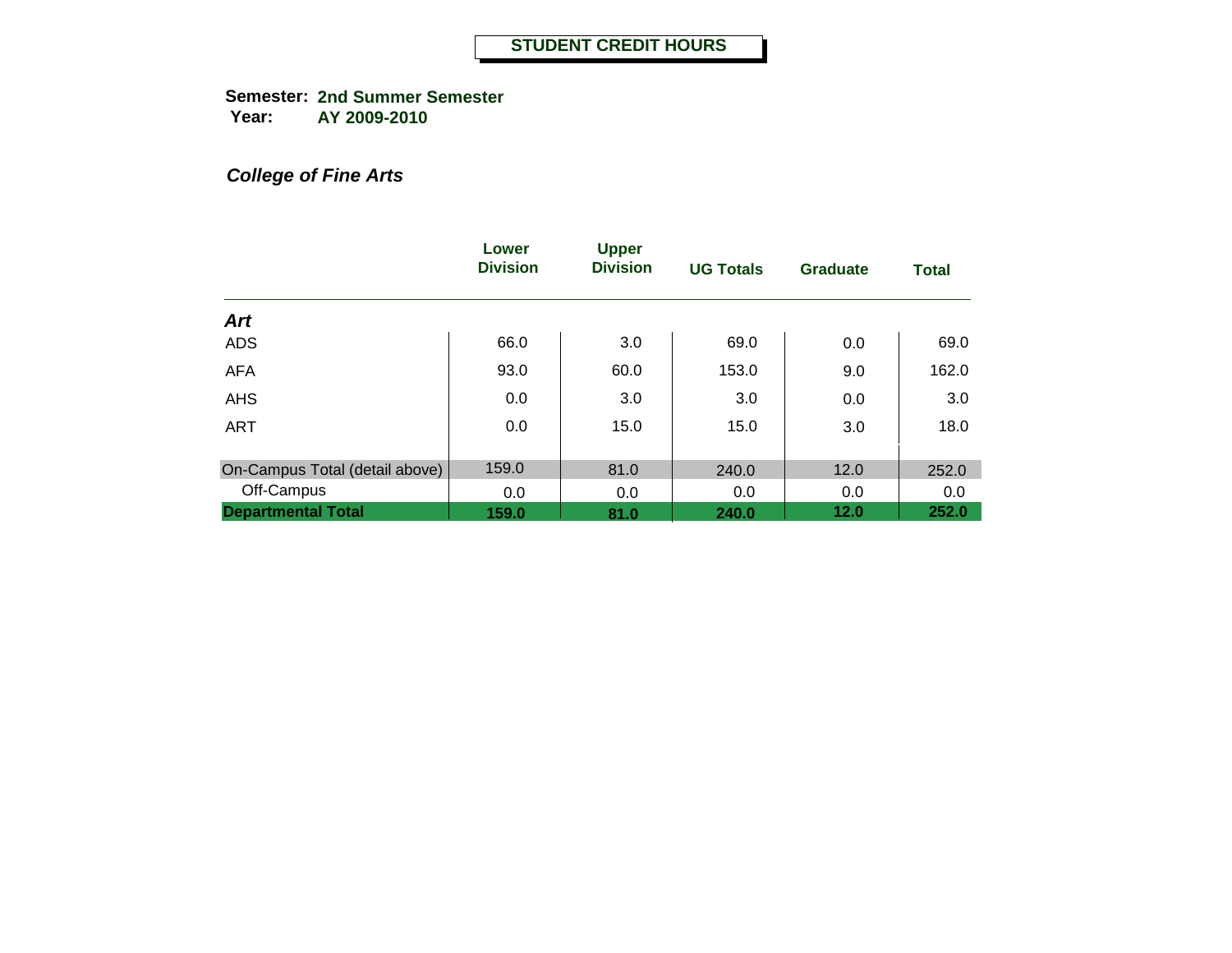**Semester: 2nd Summer Semester Year: AY 2009-2010**

#### *College of Fine Arts*

|                                | Lower<br><b>Division</b> | <b>Upper</b><br><b>Division</b> | <b>UG Totals</b> | <b>Graduate</b> | <b>Total</b> |
|--------------------------------|--------------------------|---------------------------------|------------------|-----------------|--------------|
| <b>Music</b>                   |                          |                                 |                  |                 |              |
| <b>CRPRJ</b>                   | 0.0                      | 0.0                             | 0.0              | 6.0             | 6.0          |
| <b>DISS</b>                    | 0.0                      | 0.0                             | 0.0              | 10.0            | 10.0         |
| <b>MUHIS</b>                   | 51.0                     | 0.0                             | 51.0             | 0.0             | 51.0         |
| <b>MUMET</b>                   | 0.0                      | 3.0                             | 3.0              | 0.0             | 3.0          |
| <b>MUSCH</b>                   | 0.0                      | 1.0                             | 1.0              | 0.0             | 1.0          |
| <b>MUSPE</b>                   | 14.0                     | 1.0                             | 15.0             | 15.0            | 30.0         |
| <b>MUSTH</b>                   | 2.0                      | 0.0                             | 2.0              | 11.0            | 13.0         |
| On-Campus Total (detail above) | 67.0                     | 5.0                             | 72.0             | 42.0            | 114.0        |
| Off-Campus                     | 0.0                      | 0.0                             | 0.0              | 0.0             | 0.0          |
| <b>Departmental Total</b>      | 67.0                     | 5.0                             | 72.0             | 42.0            | 114.0        |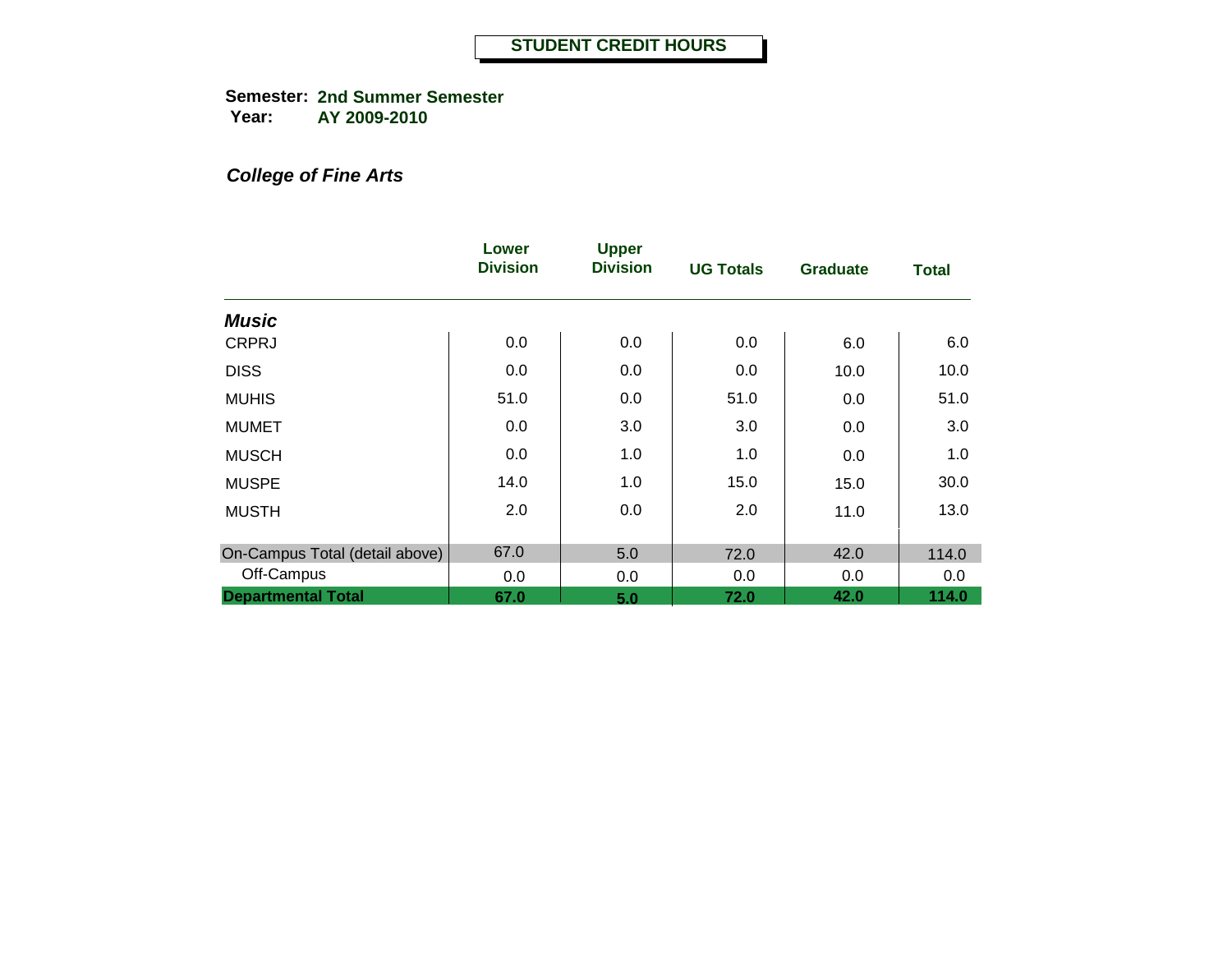**Semester: 2nd Summer Semester Year: AY 2009-2010**

*College of Fine Arts*

|                                | Lower<br><b>Division</b> | <b>Upper</b><br><b>Division</b> | <b>UG Totals</b> | Graduate | <b>Total</b> |
|--------------------------------|--------------------------|---------------------------------|------------------|----------|--------------|
| <b>Theatre &amp; Dance</b>     |                          |                                 |                  |          |              |
| <b>DANCE</b>                   | 54.0                     | 0.0                             | 54.0             | 0.0      | 54.0         |
| <b>THEAT</b>                   | 34.0                     | 0.0                             | 34.0             | 0.0      | 34.0         |
| On-Campus Total (detail above) | 88.0                     | 0.0                             | 88.0             | 0.0      | 88.0         |
| Off-Campus                     | 0.0                      | 0.0                             | 0.0              | 0.0      | 0.0          |
| <b>Departmental Total</b>      | 88.0                     | 0.0                             | 88.0             | 0.0      | 88.0         |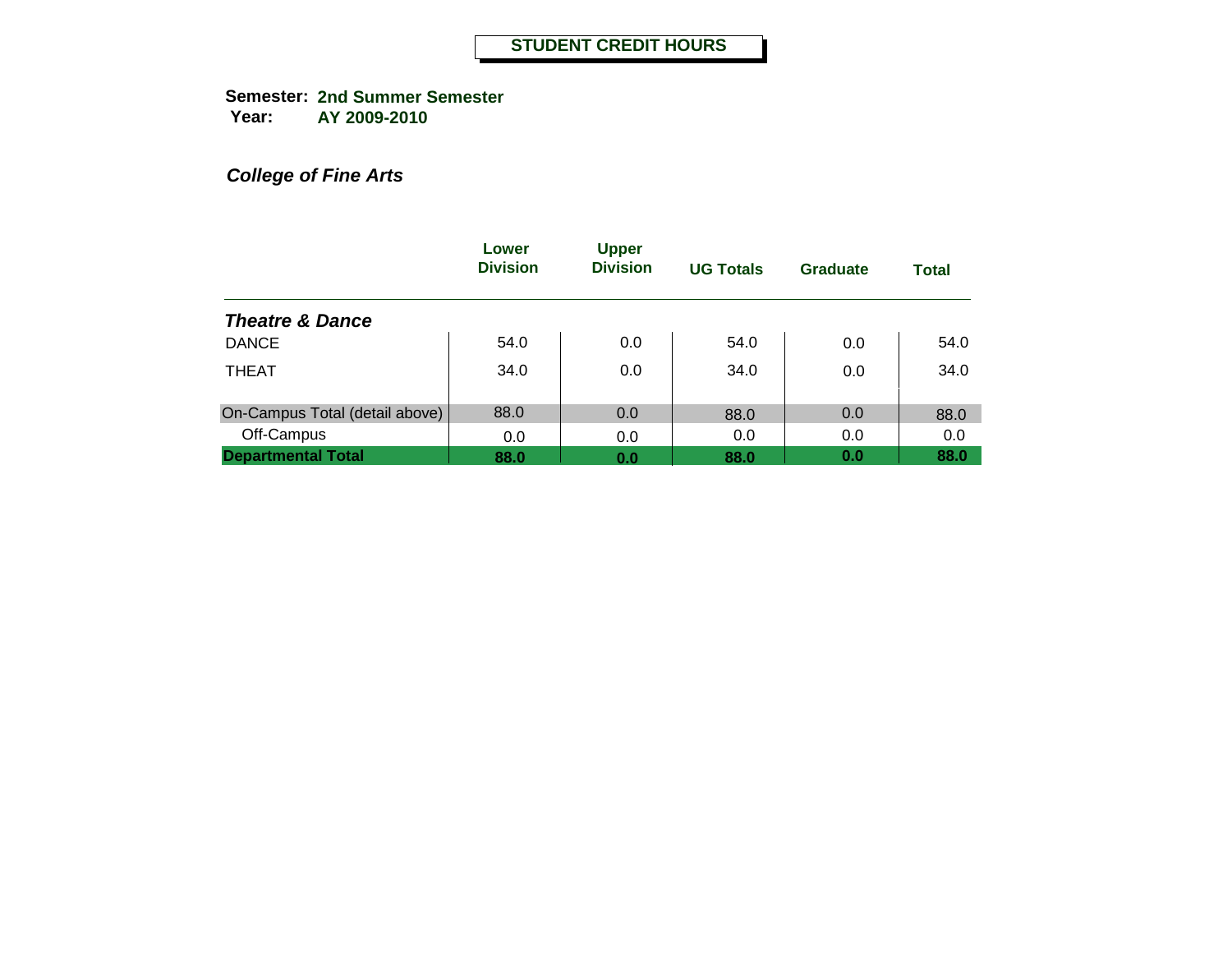|                                | Lower<br><b>Division</b> | <b>Upper</b><br><b>Division</b> | <b>UG Totals</b> | Graduate | <b>Total</b> |
|--------------------------------|--------------------------|---------------------------------|------------------|----------|--------------|
| Anthropology                   |                          |                                 |                  |          |              |
| <b>ANTH</b>                    | 123.0                    | 12.0                            | 135.0            | 0.0      | 135.0        |
| On-Campus Total (detail above) | 123.0                    | 12.0                            | 135.0            | 0.0      | 135.0        |
| Off-Campus                     | 0.0                      | 0.0                             | 0.0              | 6.0      | 6.0          |
| <b>Departmental Total</b>      | 123.0                    | 12.0                            | 135.0            | 6.0      | 141.0        |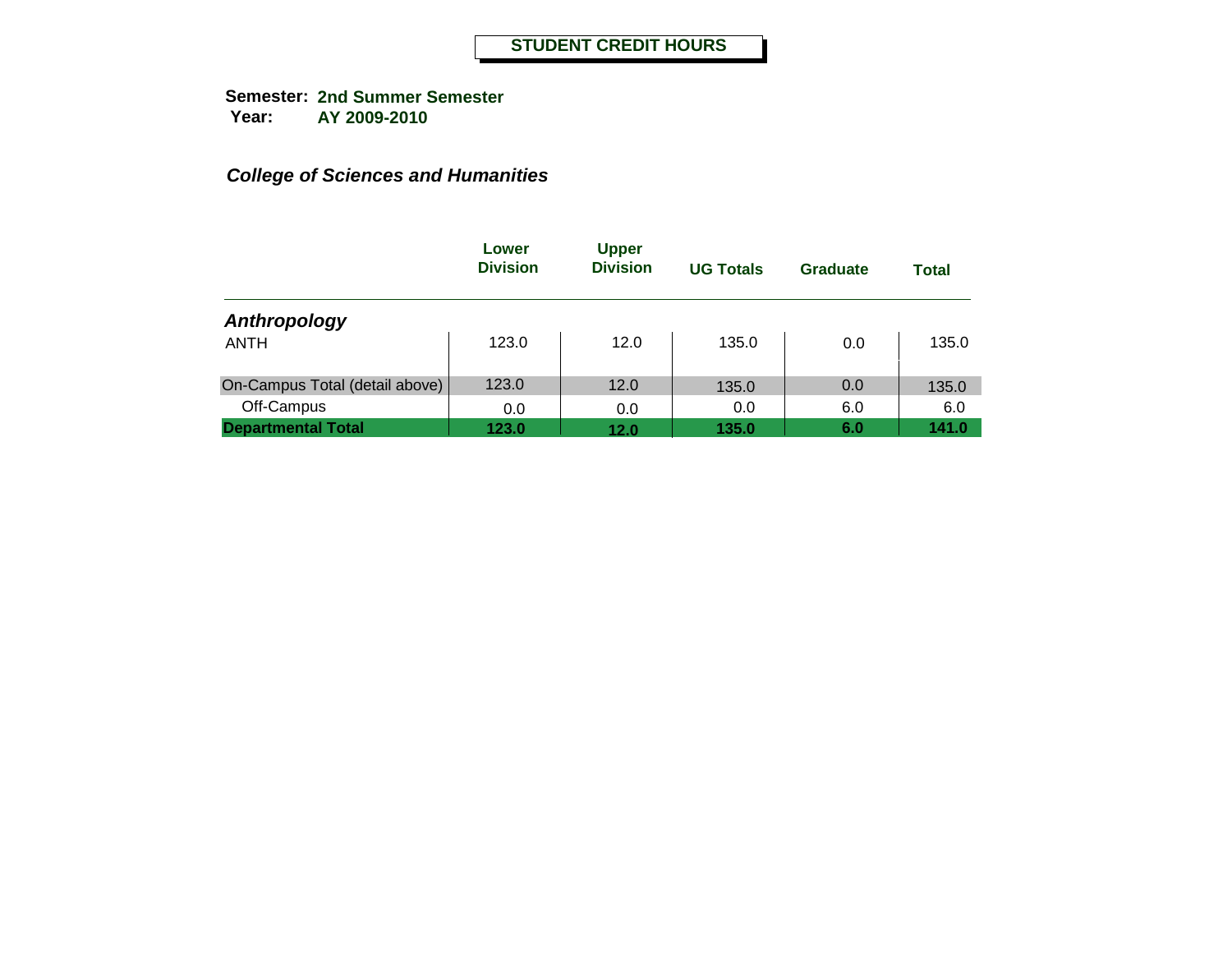|                                | Lower<br><b>Division</b> | <b>Upper</b><br><b>Division</b> | <b>UG Totals</b> | Graduate | <b>Total</b> |
|--------------------------------|--------------------------|---------------------------------|------------------|----------|--------------|
| <b>Biology</b>                 |                          |                                 |                  |          |              |
| <b>BIO</b>                     | 44.0                     | 2.0                             | 46.0             | 15.0     | 61.0         |
| SCI                            | 0.0                      | 9.0                             | 9.0              | 0.0      | 9.0          |
| <b>THES</b>                    | 0.0                      | 0.0                             | 0.0              | 6.0      | 6.0          |
|                                | 44.0                     |                                 |                  |          |              |
| On-Campus Total (detail above) |                          | 11.0                            | 55.0             | 21.0     | 76.0         |
| Off-Campus                     | 0.0                      | 0.0                             | 0.0              | 0.0      | 0.0          |
| <b>Departmental Total</b>      | 44.0                     | 11.0                            | 55.0             | 21.0     | 76.0         |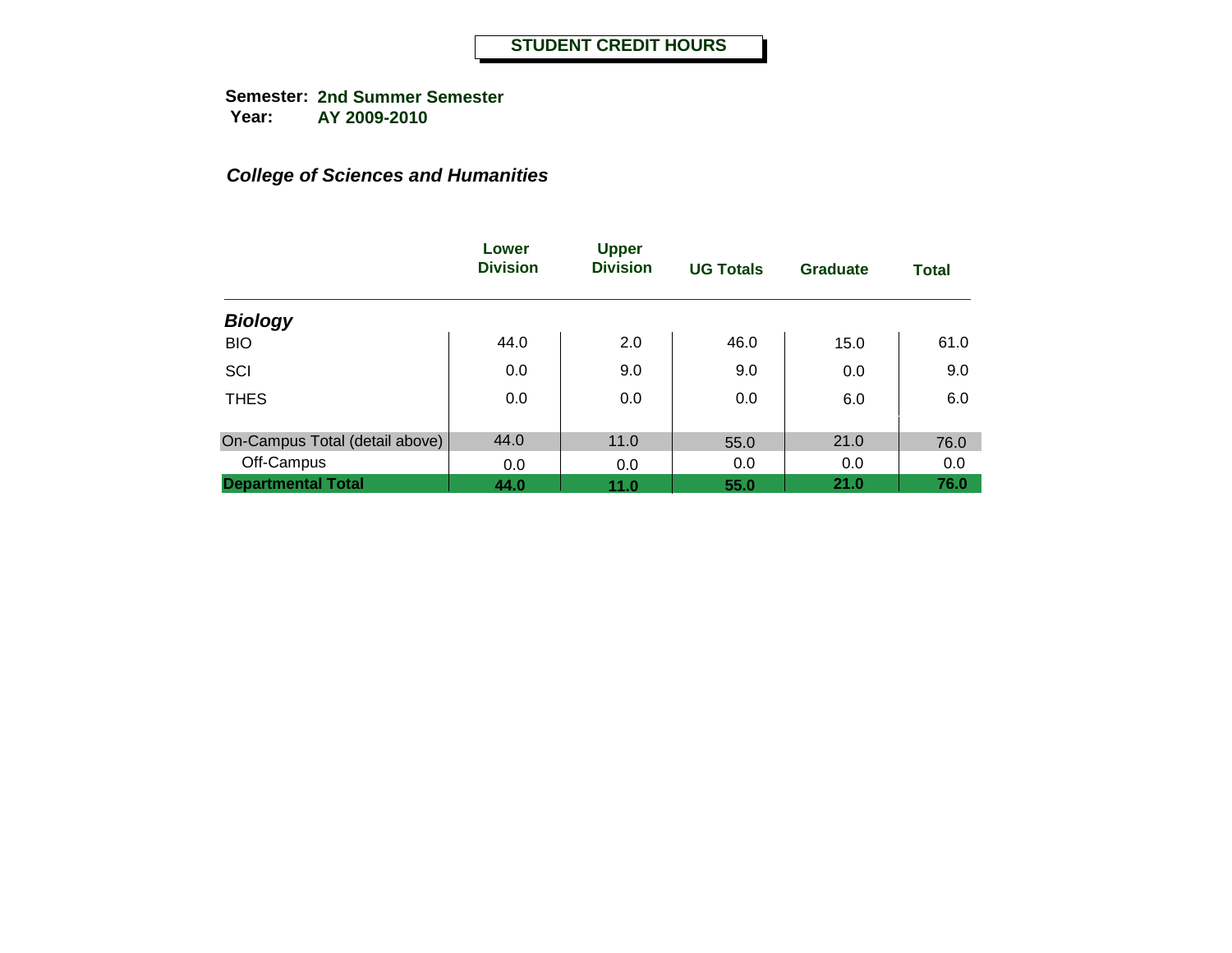|                                | Lower<br><b>Division</b> | <b>Upper</b><br><b>Division</b> | <b>UG Totals</b> | <b>Graduate</b> | <b>Total</b> |
|--------------------------------|--------------------------|---------------------------------|------------------|-----------------|--------------|
| <b>Chemistry</b>               |                          |                                 |                  |                 |              |
| <b>CHEM</b>                    | 285.0                    | 80.0                            | 365.0            | 38.0            | 403.0        |
| <b>THES</b>                    | 0.0                      | 0.0                             | 0.0              | 9.0             | 9.0          |
| On-Campus Total (detail above) | 285.0                    | 80.0                            | 365.0            | 47.0            | 412.0        |
| Off-Campus                     | 51.0                     | 0.0                             | 51.0             | 0.0             | 51.0         |
| <b>Departmental Total</b>      | 336.0                    | 80.0                            | 416.0            | 47.0            | 463.0        |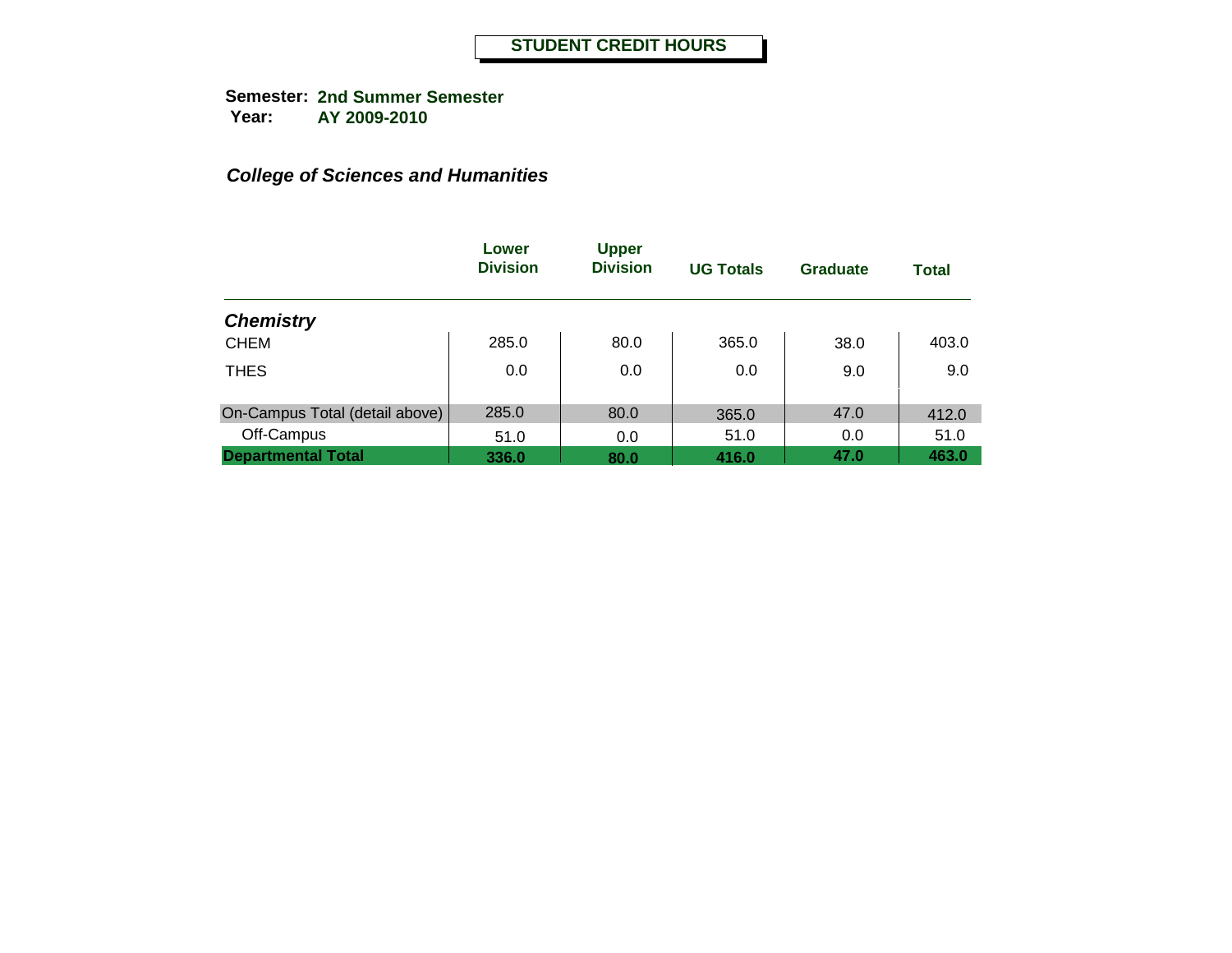|                                           | Lower<br><b>Division</b> | <b>Upper</b><br><b>Division</b> | <b>UG Totals</b> | Graduate | Total |
|-------------------------------------------|--------------------------|---------------------------------|------------------|----------|-------|
| <b>Criminal Justice &amp; Criminology</b> |                          |                                 |                  |          |       |
| <b>CJC</b>                                | 0.0                      | 21.0                            | 21.0             | 21.0     | 42.0  |
| On-Campus Total (detail above)            | 0.0                      | 21.0                            | 21.0             | 21.0     | 42.0  |
| Off-Campus                                | 0.0                      | 66.0                            | 66.0             | 0.0      | 66.0  |
| <b>Departmental Total</b>                 | 0.0                      | 87.0                            | 87.0             | 21.0     | 108.0 |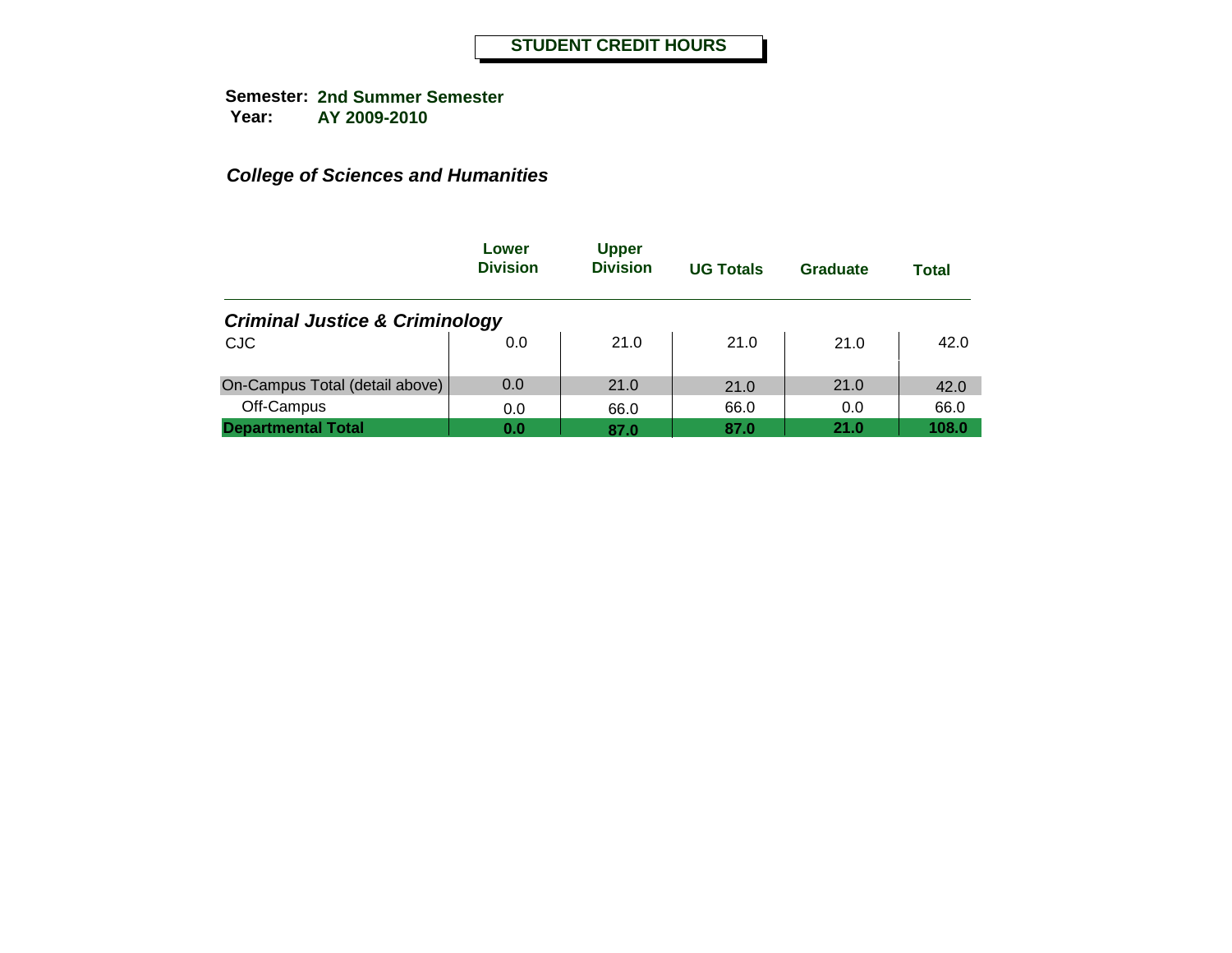|                                | Lower<br><b>Division</b> | <b>Upper</b><br><b>Division</b> | <b>UG Totals</b> | Graduate | <b>Total</b> |
|--------------------------------|--------------------------|---------------------------------|------------------|----------|--------------|
| <b>Computer Science</b>        |                          |                                 |                  |          |              |
| <b>CS</b>                      | 117.0                    | 0.0                             | 117.0            | 3.0      | 120.0        |
| On-Campus Total (detail above) | 117.0                    | 0.0                             | 117.0            | 3.0      | 120.0        |
| Off-Campus                     | 0.0                      | 0.0                             | 0.0              | 0.0      | 0.0          |
| <b>Departmental Total</b>      | 117.0                    | 0.0                             | 117.0            | 3.0      | 120.0        |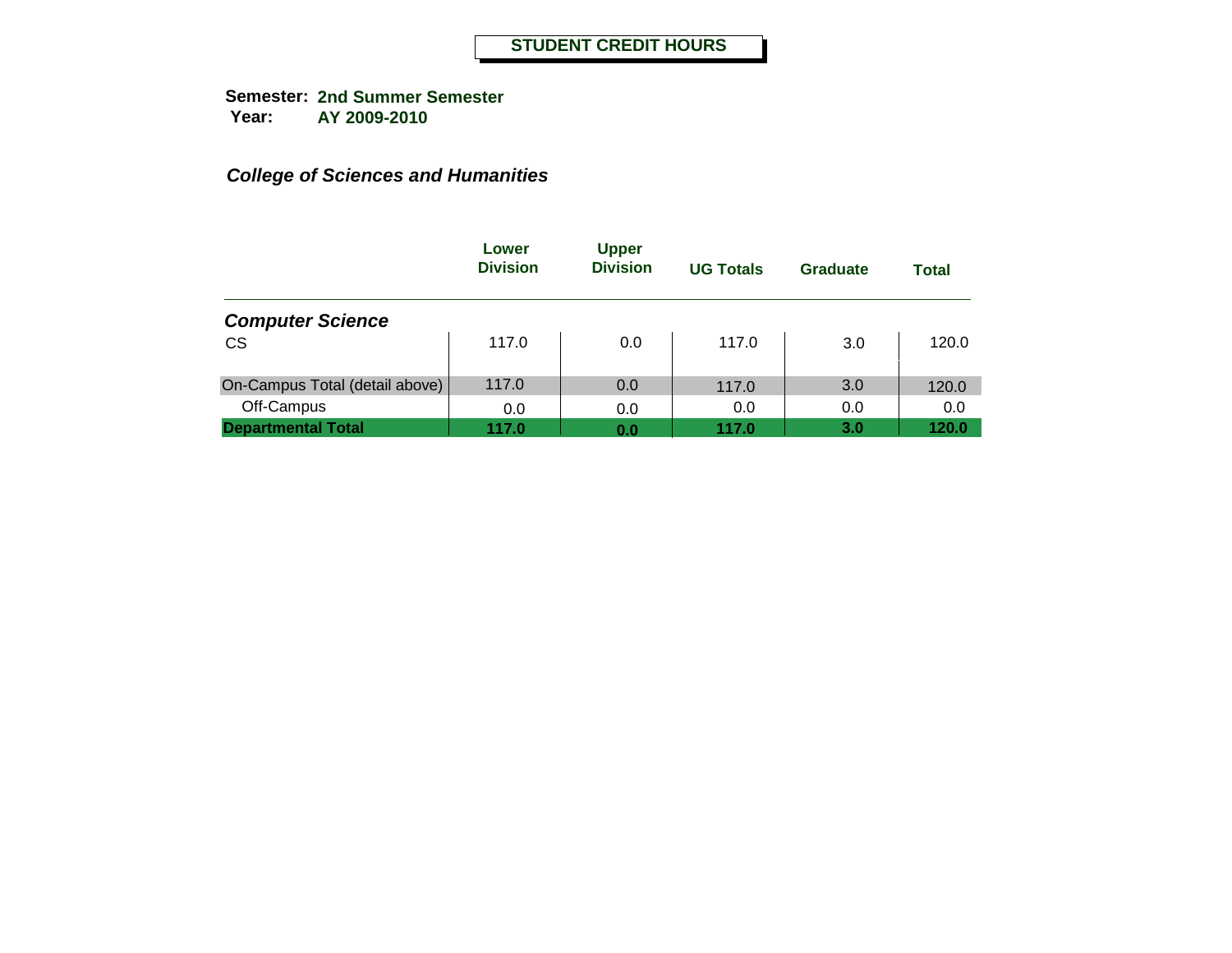|                                | Lower<br><b>Division</b> | <b>Upper</b><br><b>Division</b> | <b>UG Totals</b> | <b>Graduate</b> | <b>Total</b> |
|--------------------------------|--------------------------|---------------------------------|------------------|-----------------|--------------|
| <b>English</b>                 |                          |                                 |                  |                 |              |
| <b>DISS</b>                    | 0.0                      | 0.0                             | 0.0              | 3.0             | 3.0          |
| <b>ENG</b>                     | 27.0                     | 135.0                           | 162.0            | 96.0            | 258.0        |
| On-Campus Total (detail above) | 27.0                     | 135.0                           | 162.0            | 99.0            | 261.0        |
| Off-Campus                     | 0.0                      | 1.0                             | 1.0              | 0.0             | 1.0          |
| <b>Departmental Total</b>      | 27.0                     | 136.0                           | 163.0            | 99.0            | 262.0        |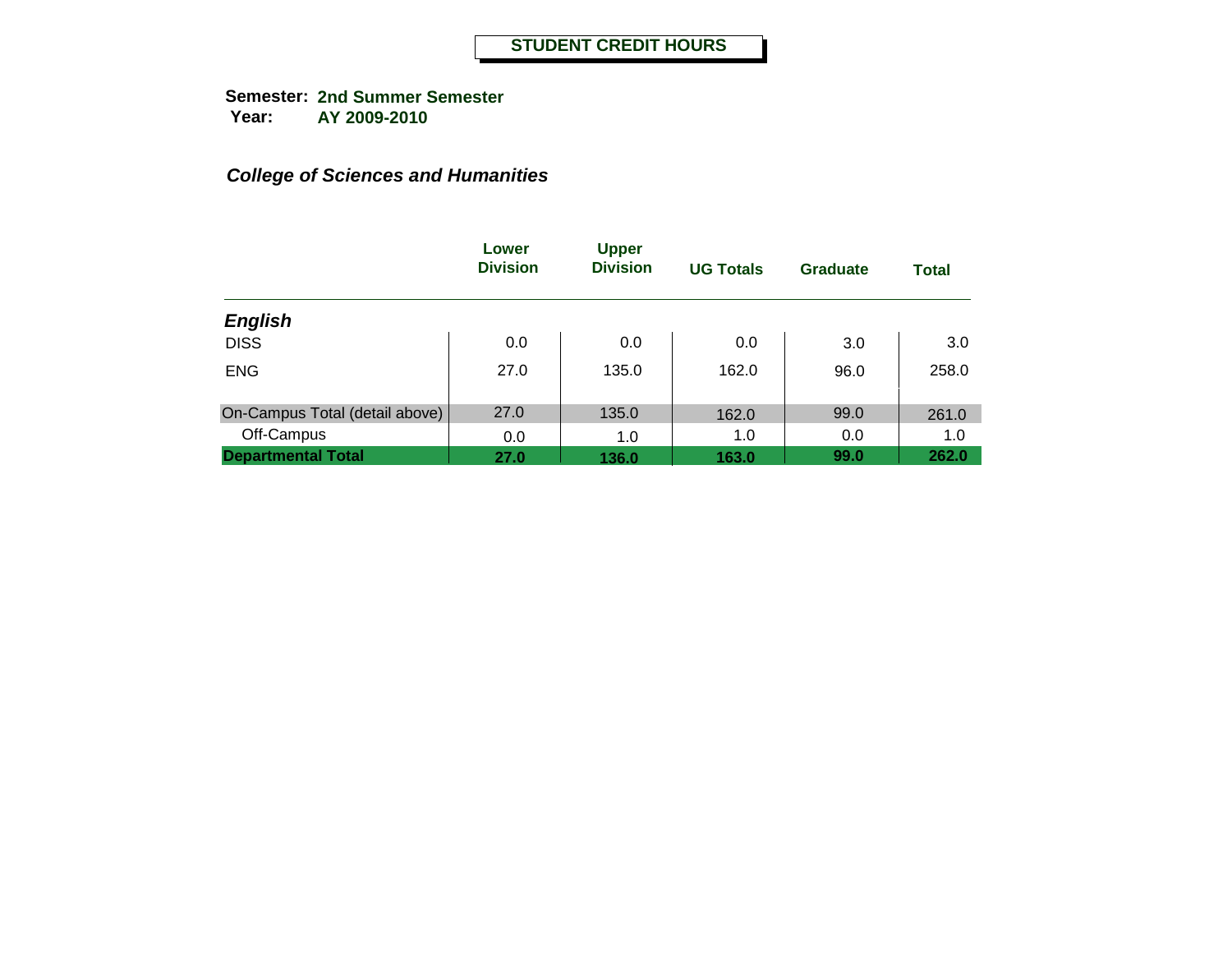|                                        | Lower<br><b>Division</b> | <b>Upper</b><br><b>Division</b> | <b>UG Totals</b> | Graduate | <b>Total</b> |
|----------------------------------------|--------------------------|---------------------------------|------------------|----------|--------------|
| <b>Modern Languages &amp; Classics</b> |                          |                                 |                  |          |              |
| cc                                     | 120.0                    | 0.0                             | 120.0            | 0.0      | 120.0        |
| FL                                     | 0.0                      | 9.0                             | 9.0              | 3.0      | 12.0         |
| <b>FR</b>                              | 16.0                     | 0.0                             | 16.0             | 0.0      | 16.0         |
| <b>SP</b>                              | 195.0                    | 0.0                             | 195.0            | 0.0      | 195.0        |
| On-Campus Total (detail above)         | 331.0                    | 9.0                             | 340.0            | 3.0      | 343.0        |
| Off-Campus                             | 6.0                      | 66.0                            | 72.0             | 0.0      | 72.0         |
| <b>Departmental Total</b>              | 337.0                    | 75.0                            | 412.0            | 3.0      | 415.0        |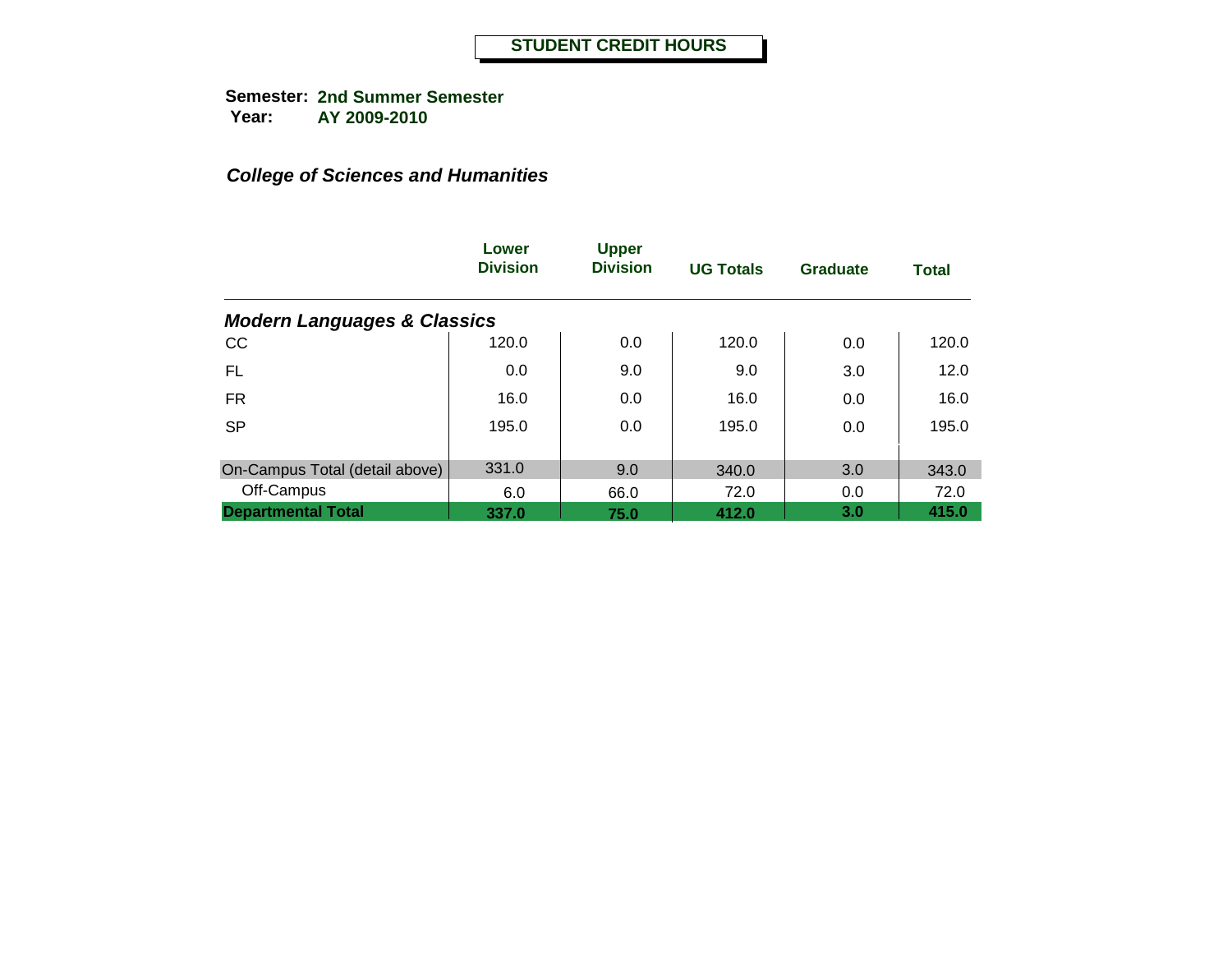|                                | Lower<br><b>Division</b> | <b>Upper</b><br><b>Division</b> | <b>UG Totals</b> | Graduate | <b>Total</b> |
|--------------------------------|--------------------------|---------------------------------|------------------|----------|--------------|
| Geography                      |                          |                                 |                  |          |              |
| <b>GEOG</b>                    | 156.0                    | 21.0                            | 177.0            | 0.0      | 177.0        |
| On-Campus Total (detail above) | 156.0                    | 21.0                            | 177.0            | 0.0      | 177.0        |
| Off-Campus                     | 0.0                      | 0.0                             | 0.0              | 0.0      | 0.0          |
| <b>Departmental Total</b>      | 156.0                    | 21.0                            | 177.0            | 0.0      | 177.0        |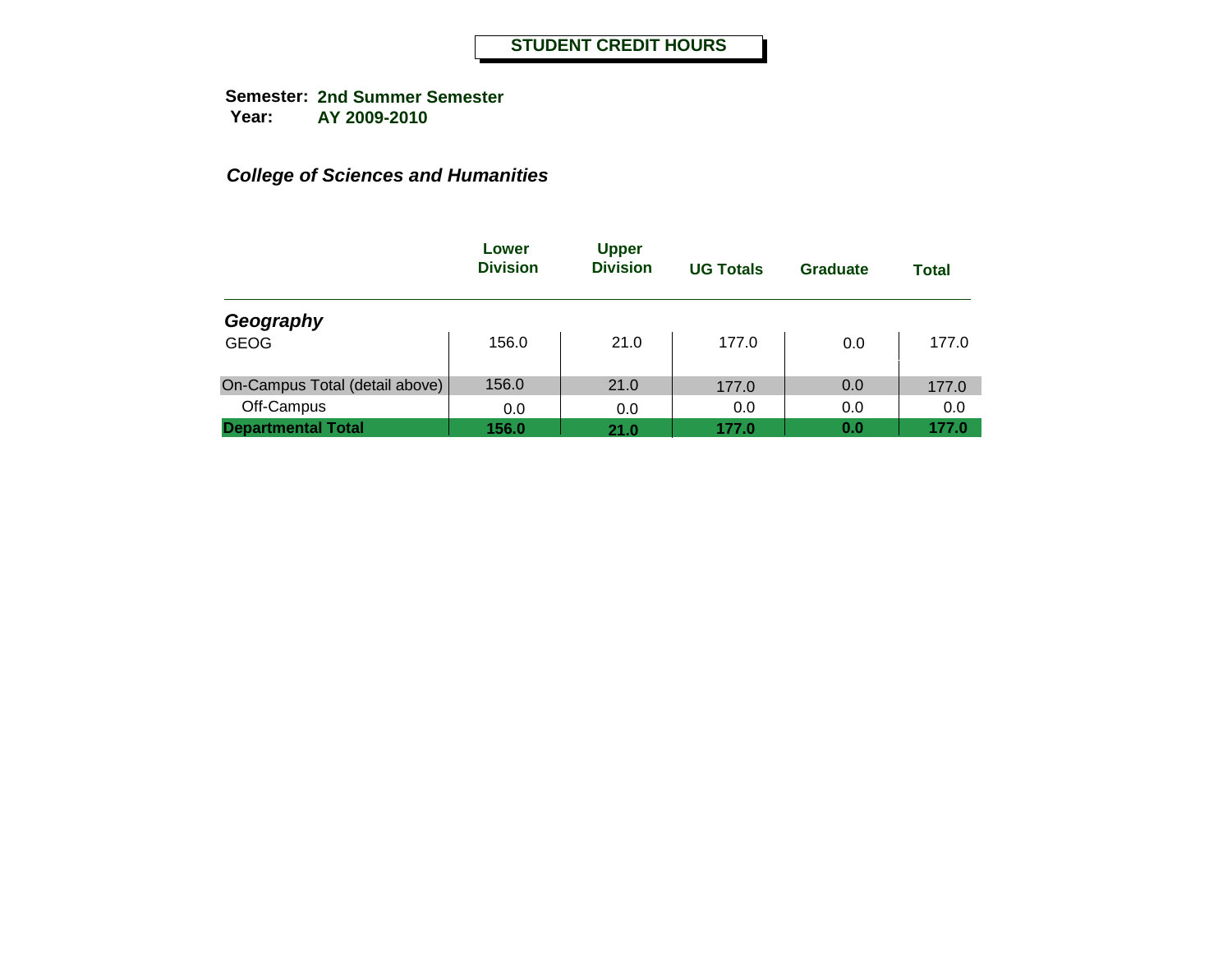|                                | Lower<br><b>Division</b> | <b>Upper</b><br><b>Division</b> | <b>UG Totals</b> | Graduate | <b>Total</b> |
|--------------------------------|--------------------------|---------------------------------|------------------|----------|--------------|
| Geology                        |                          |                                 |                  |          |              |
| <b>GEOL</b>                    | 18.0                     | 0.0                             | 18.0             | 0.0      | 18.0         |
| On-Campus Total (detail above) | 18.0                     | 0.0                             | 18.0             | 0.0      | 18.0         |
| Off-Campus                     | 0.0                      | 0.0                             | 0.0              | 0.0      | 0.0          |
| <b>Departmental Total</b>      | 18.0                     | 0.0                             | 18.0             | 0.0      | 18.0         |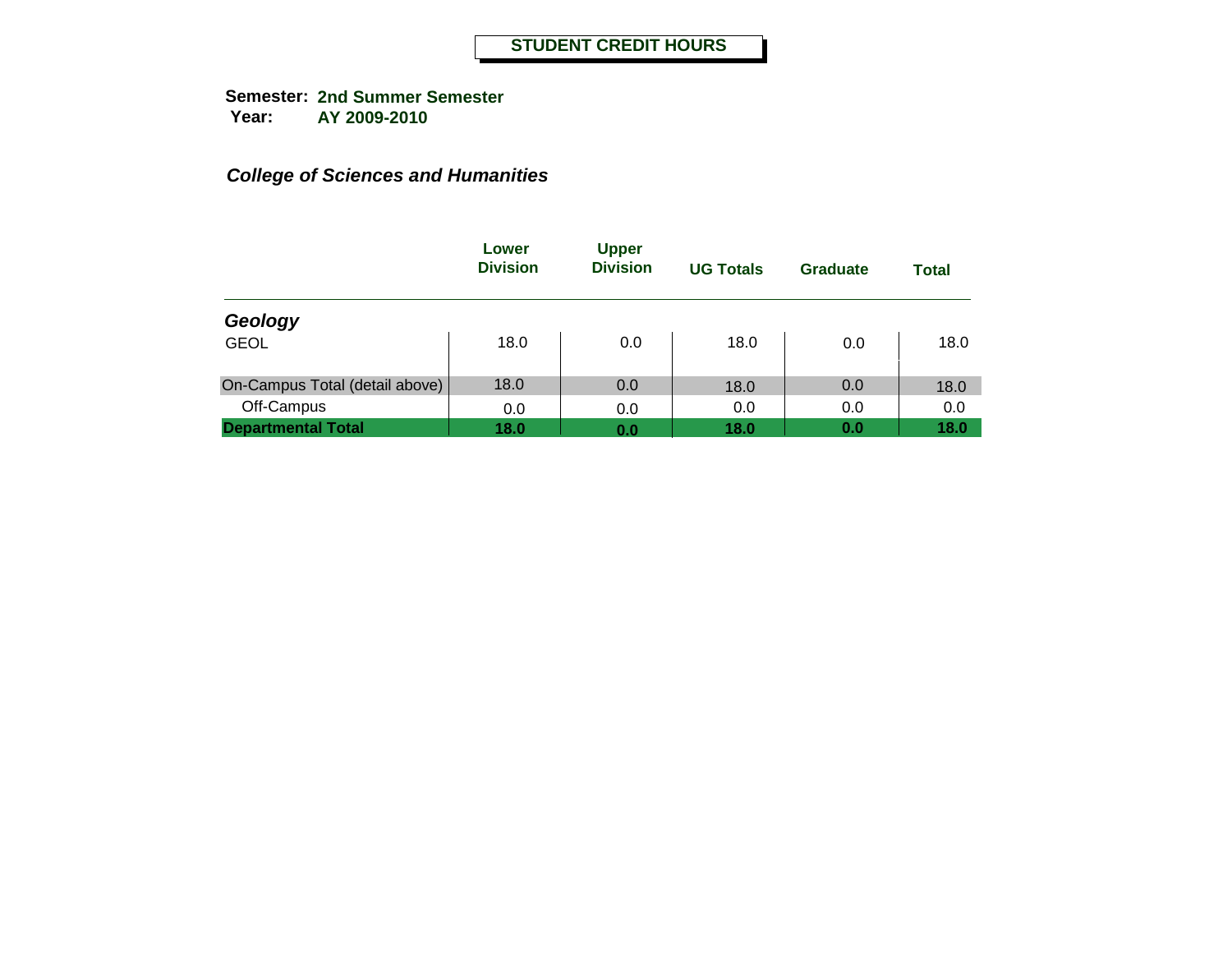|                                | Lower<br><b>Division</b> | <b>Upper</b><br><b>Division</b> | <b>UG Totals</b> | Graduate | <b>Total</b> |
|--------------------------------|--------------------------|---------------------------------|------------------|----------|--------------|
| <b>History</b>                 |                          |                                 |                  |          |              |
| <b>HIST</b>                    | 255.0                    | 31.0                            | 286.0            | 15.0     | 301.0        |
| On-Campus Total (detail above) | 255.0                    | 31.0                            | 286.0            | 15.0     | 301.0        |
| Off-Campus                     | 87.0                     | 2.0                             | 89.0             | 0.0      | 89.0         |
| <b>Departmental Total</b>      | 342.0                    | 33.0                            | 375.0            | 15.0     | 390.0        |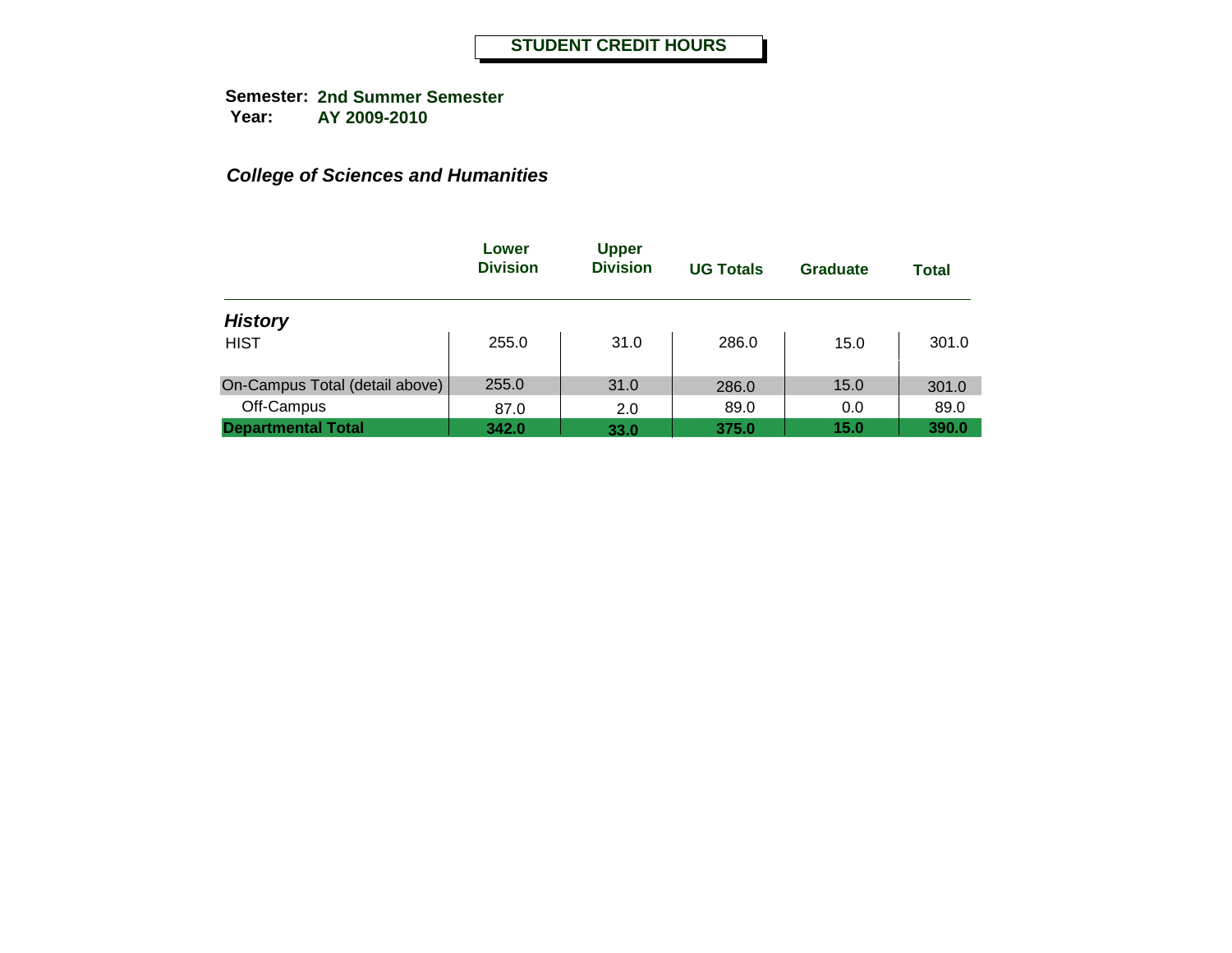|                                | Lower<br><b>Division</b> | <b>Upper</b><br><b>Division</b> | <b>UG Totals</b> | Graduate | <b>Total</b> |
|--------------------------------|--------------------------|---------------------------------|------------------|----------|--------------|
| <b>Mathematical Sciences</b>   |                          |                                 |                  |          |              |
| <b>MATHS</b>                   | 472.0                    | 162.0                           | 634.0            | 0.0      | 634.0        |
| On-Campus Total (detail above) | 472.0                    | 162.0                           | 634.0            | 0.0      | 634.0        |
| Off-Campus                     | 0.0                      | 0.0                             | 0.0              | 87.0     | 87.0         |
| <b>Departmental Total</b>      | 472.0                    | 162.0                           | 634.0            | 87.0     | 721.0        |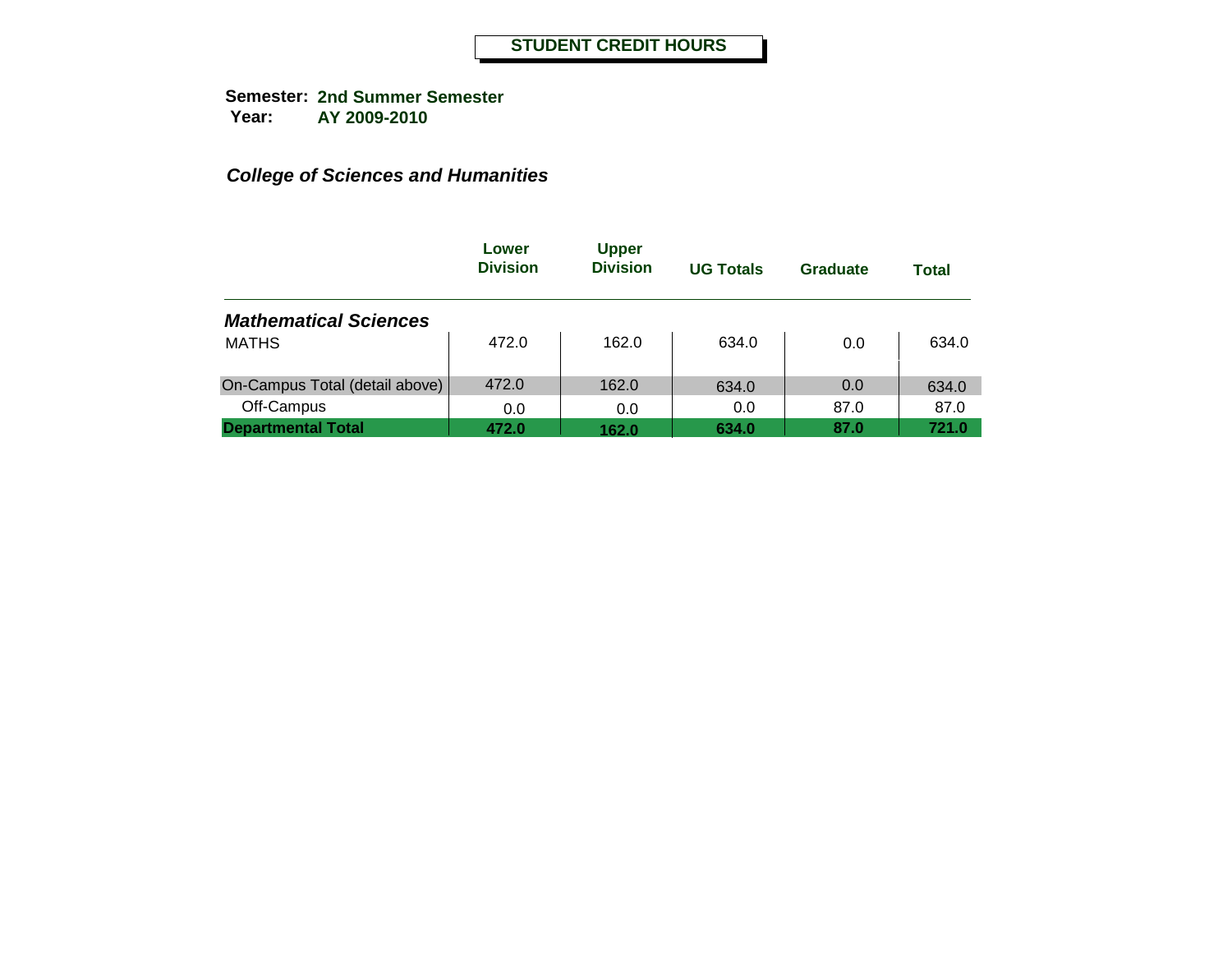|                                | Lower<br><b>Division</b> | <b>Upper</b><br><b>Division</b> | <b>UG Totals</b> | Graduate | <b>Total</b> |
|--------------------------------|--------------------------|---------------------------------|------------------|----------|--------------|
| <b>Natural Resources</b>       |                          |                                 |                  |          |              |
| <b>CRPRJ</b>                   | 0.0                      | 0.0                             | 0.0              | 3.0      | 3.0          |
| <b>NREM</b>                    | 0.0                      | 0.0                             | 0.0              | 3.0      | 3.0          |
| On-Campus Total (detail above) | 0.0                      | 0.0                             | 0.0              | 6.0      | 6.0          |
| Off-Campus                     | 0.0                      | 1.0                             | 1.0              | 3.0      | 4.0          |
| <b>Departmental Total</b>      | 0.0                      | 1.0                             | 1.0              | 9.0      | 10.0         |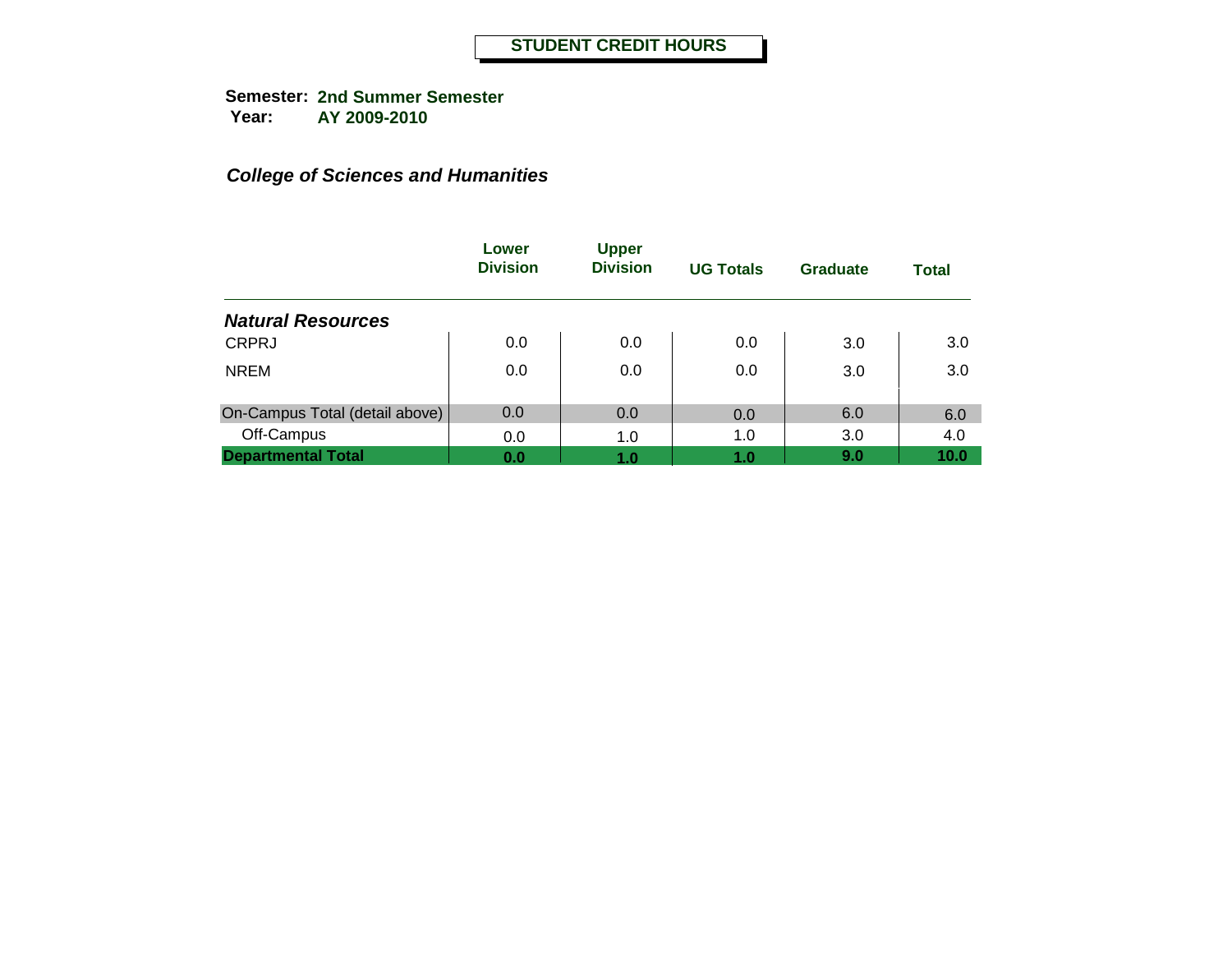|                                | Lower<br><b>Division</b> | <b>Upper</b><br><b>Division</b> | <b>UG Totals</b> | <b>Graduate</b> | <b>Total</b> |
|--------------------------------|--------------------------|---------------------------------|------------------|-----------------|--------------|
| <b>Philosophy</b>              |                          |                                 |                  |                 |              |
| PHIL                           | 27.0                     | 0.0                             | 27.0             | 0.0             | 27.0         |
| <b>RELST</b>                   | 36.0                     | 0.0                             | 36.0             | 0.0             | 36.0         |
| On-Campus Total (detail above) | 63.0                     | 0.0                             | 63.0             | 0.0             | 63.0         |
| Off-Campus                     | 15.0                     | 15.0                            | 30.0             | 0.0             | 30.0         |
| <b>Departmental Total</b>      | 78.0                     | 15.0                            | 93.0             | 0.0             | 93.0         |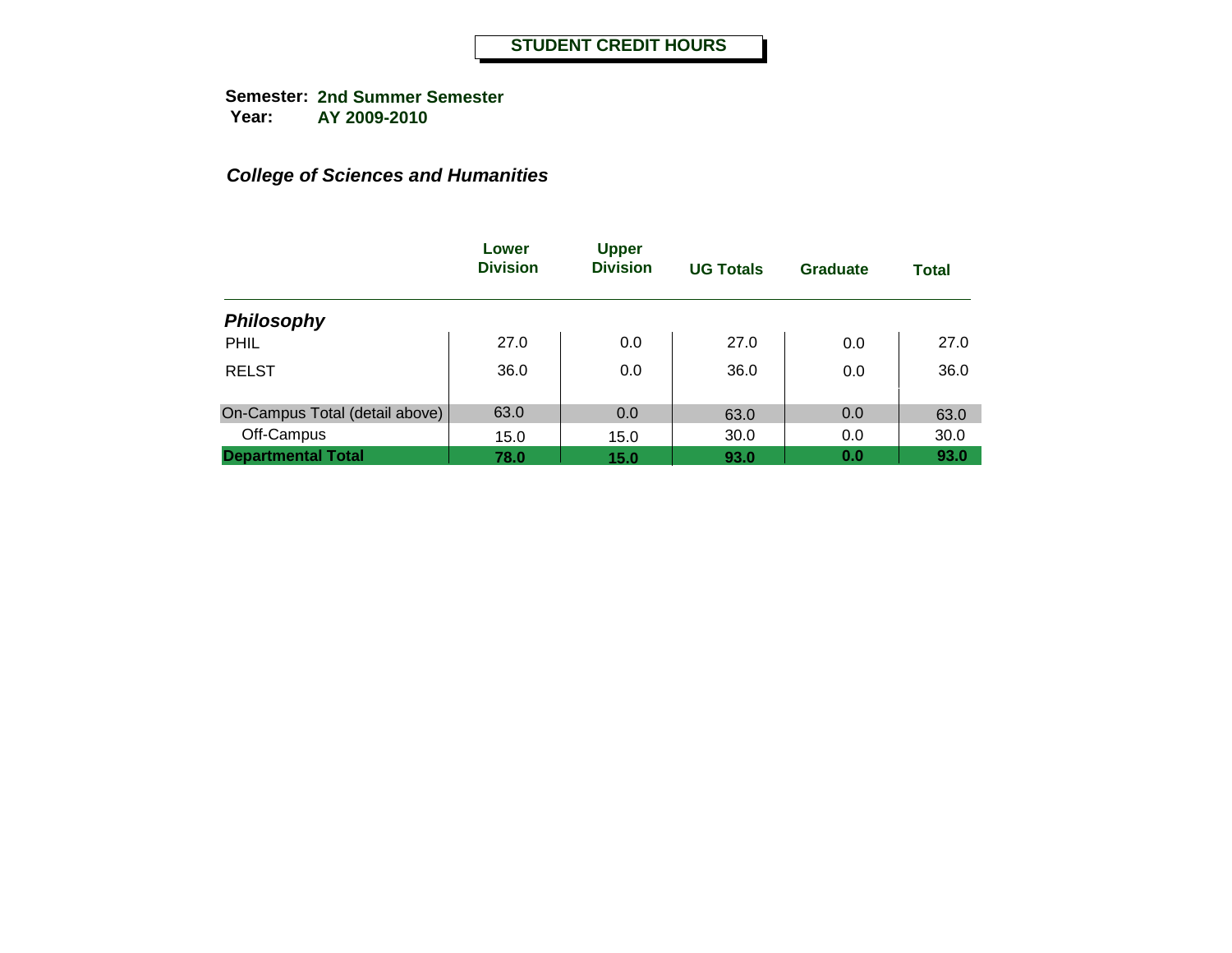|                                | Lower<br><b>Division</b> | <b>Upper</b><br><b>Division</b> | <b>UG Totals</b> | Graduate | <b>Total</b> |
|--------------------------------|--------------------------|---------------------------------|------------------|----------|--------------|
| <b>Physics &amp; Astronomy</b> |                          |                                 |                  |          |              |
| <b>ASTRO</b>                   | 42.0                     | 3.0                             | 45.0             | 27.0     | 72.0         |
| ID                             | 0.0                      | 3.0                             | 3.0              | 0.0      | 3.0          |
| <b>PHYCS</b>                   | 154.0                    | 0.0                             | 154.0            | 6.0      | 160.0        |
| On-Campus Total (detail above) | 196.0                    | 6.0                             | 202.0            | 33.0     | 235.0        |
| Off-Campus                     | 0.0                      | 0.0                             | 0.0              | 0.0      | 0.0          |
| <b>Departmental Total</b>      | 196.0                    | 6.0                             | 202.0            | 33.0     | 235.0        |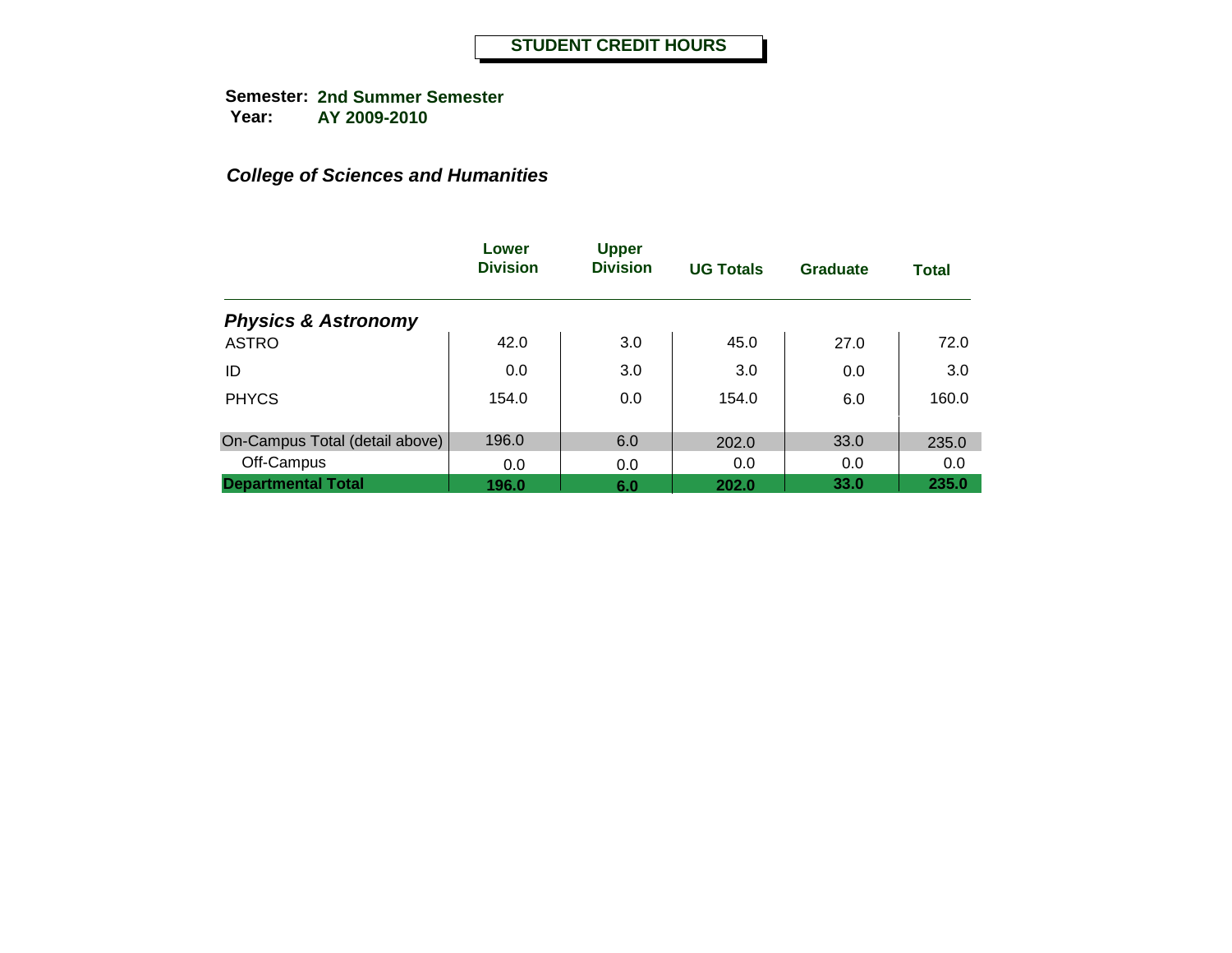|                                        | Lower<br><b>Division</b> | <b>Upper</b><br><b>Division</b> | <b>UG Totals</b> | Graduate | <b>Total</b> |
|----------------------------------------|--------------------------|---------------------------------|------------------|----------|--------------|
| <b>Physiology &amp; Health Science</b> |                          |                                 |                  |          |              |
| <b>HSC</b>                             | 147.0                    | 6.0                             | 153.0            | 9.0      | 162.0        |
| <b>PHYSL</b>                           | 30.0                     | 0.0                             | 30.0             | 0.0      | 30.0         |
| On-Campus Total (detail above)         | 177.0                    | 6.0                             | 183.0            | 9.0      | 192.0        |
| Off-Campus                             | 0.0                      | 48.0                            | 48.0             | 24.0     | 72.0         |
| <b>Departmental Total</b>              | 177.0                    | 54.0                            | 231.0            | 33.0     | 264.0        |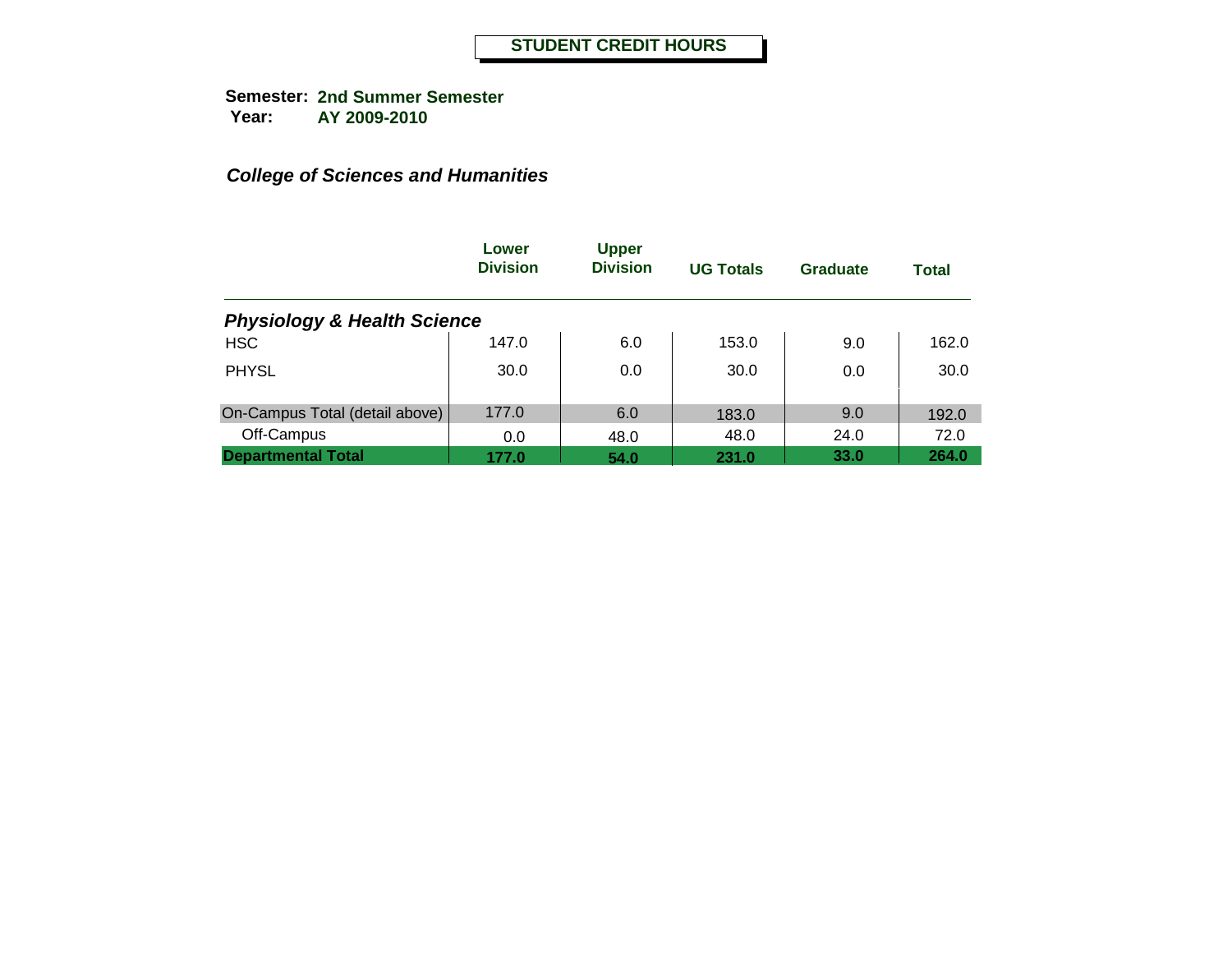|                                | Lower<br><b>Division</b> | <b>Upper</b><br><b>Division</b> | <b>UG Totals</b> | <b>Graduate</b> | <b>Total</b> |
|--------------------------------|--------------------------|---------------------------------|------------------|-----------------|--------------|
| <b>Political Science</b>       |                          |                                 |                  |                 |              |
| <b>POLS</b>                    | 45.0                     | 21.0                            | 66.0             | 12.0            | 78.0         |
| <b>RES</b>                     | 0.0                      | 0.0                             | 0.0              | 3.0             | 3.0          |
| On-Campus Total (detail above) | 45.0                     | 21.0                            | 66.0             | 15.0            | 81.0         |
| Off-Campus                     | 0.0                      | 0.0                             | 0.0              | 0.0             | 0.0          |
| <b>Departmental Total</b>      | 45.0                     | 21.0                            | 66.0             | 15.0            | 81.0         |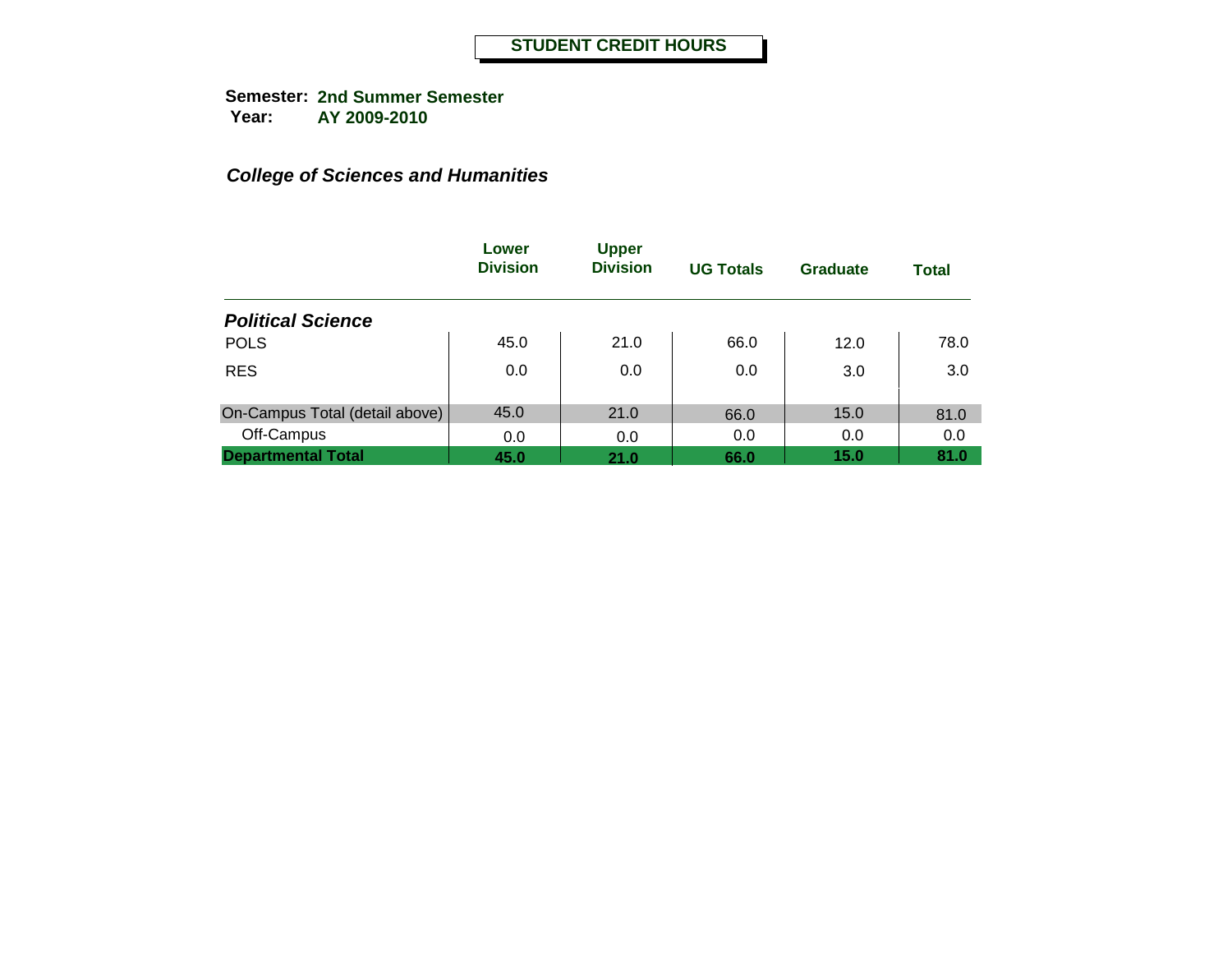|                                | Lower<br><b>Division</b> | <b>Upper</b><br><b>Division</b> | <b>UG Totals</b> | <b>Graduate</b> | <b>Total</b> |
|--------------------------------|--------------------------|---------------------------------|------------------|-----------------|--------------|
| <b>Psychological Science</b>   |                          |                                 |                  |                 |              |
| <b>PSYSC</b>                   | 171.0                    | 124.0                           | 295.0            | 10.0            | 305.0        |
| <b>THES</b>                    | 0.0                      | 0.0                             | 0.0              | 6.0             | 6.0          |
| On-Campus Total (detail above) | 171.0                    | 124.0                           | 295.0            | 16.0            | 311.0        |
| Off-Campus                     | 48.0                     | 6.0                             | 54.0             | 0.0             | 54.0         |
| <b>Departmental Total</b>      | 219.0                    | 130.0                           | 349.0            | 16.0            | 365.0        |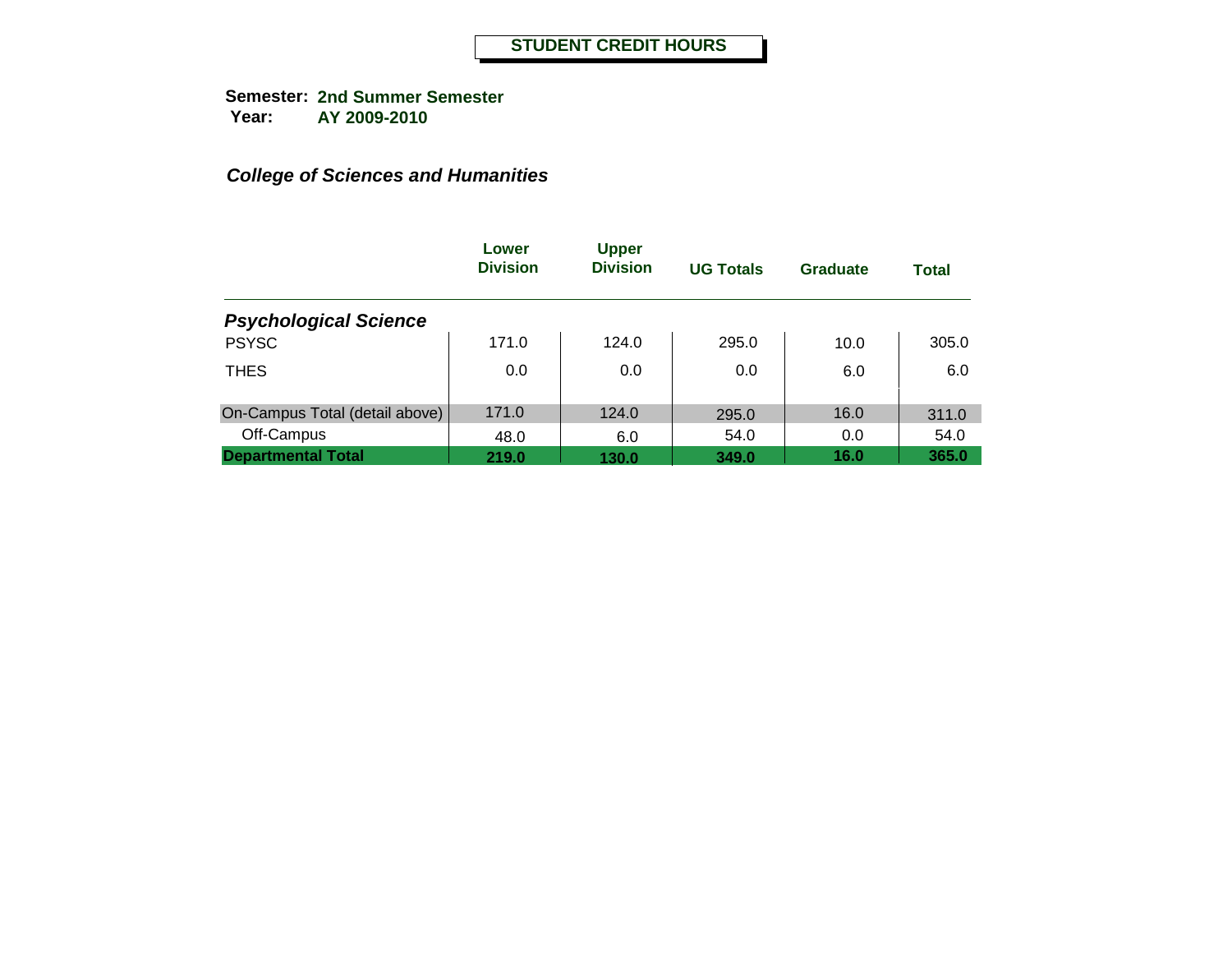|                                | Lower<br><b>Division</b> | <b>Upper</b><br><b>Division</b> | <b>UG Totals</b> | Graduate | Total |
|--------------------------------|--------------------------|---------------------------------|------------------|----------|-------|
| Sociology                      |                          |                                 |                  |          |       |
| <b>SOC</b>                     | 45.0                     | 16.0                            | 61.0             | 33.0     | 94.0  |
| On-Campus Total (detail above) | 45.0                     | 16.0                            | 61.0             | 33.0     | 94.0  |
| Off-Campus                     | 93.0                     | 0.0                             | 93.0             | 0.0      | 93.0  |
| <b>Departmental Total</b>      | 138.0                    | 16.0                            | 154.0            | 33.0     | 187.0 |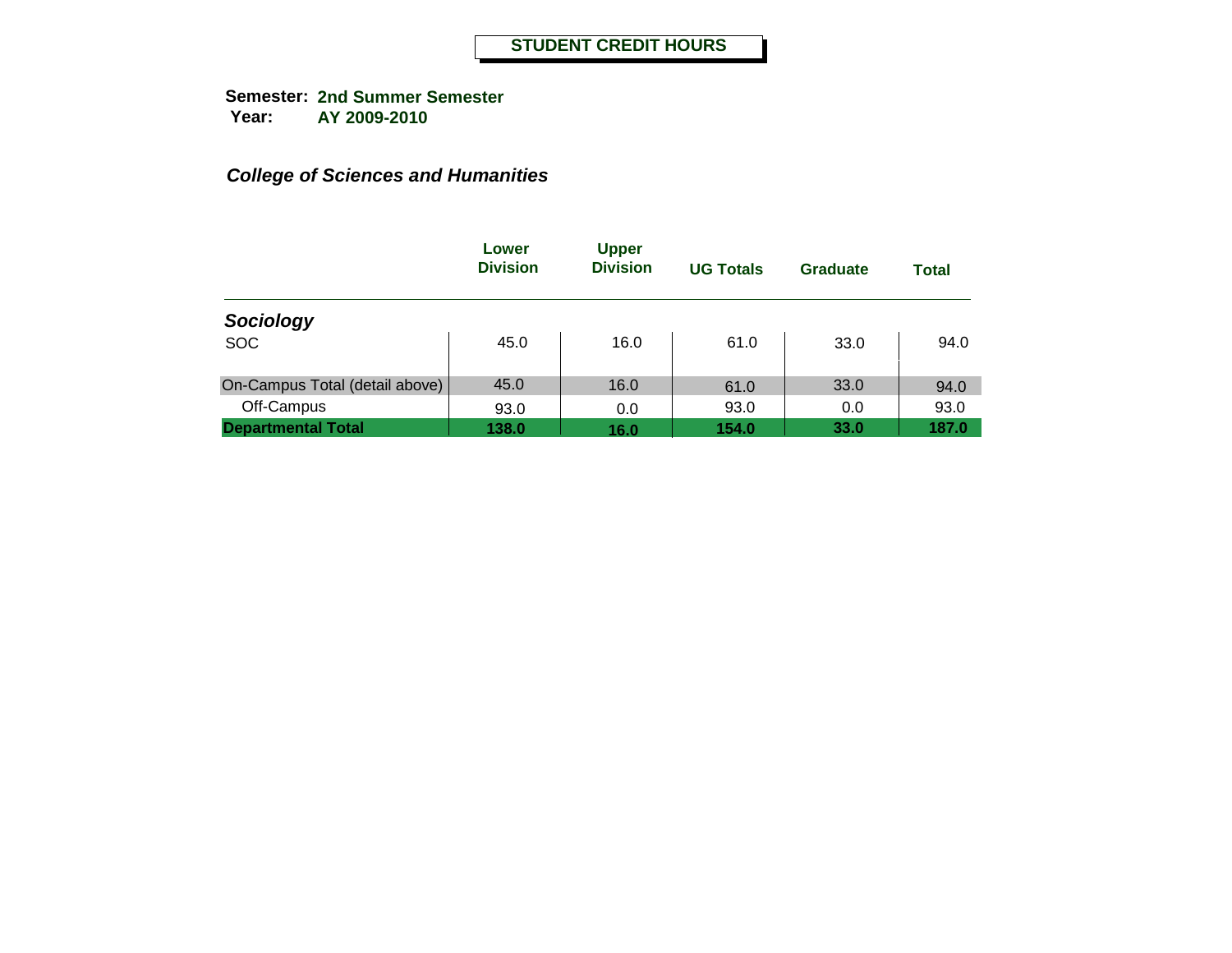|                                         | Lower<br><b>Division</b> | <b>Upper</b><br><b>Division</b> | <b>UG Totals</b> | Graduate | Total |
|-----------------------------------------|--------------------------|---------------------------------|------------------|----------|-------|
| <b>Speech Pathology &amp; Audiology</b> |                          |                                 |                  |          |       |
| <b>SPAA</b>                             | 18.0                     | 0.0                             | 18.0             | 8.0      | 26.0  |
| On-Campus Total (detail above)          | 18.0                     | 0.0                             | 18.0             | 8.0      | 26.0  |
| Off-Campus                              | 0.0                      | 0.0                             | 0.0              | 0.0      | 0.0   |
| <b>Departmental Total</b>               | 18.0                     | 0.0                             | 18.0             | 8.0      | 26.0  |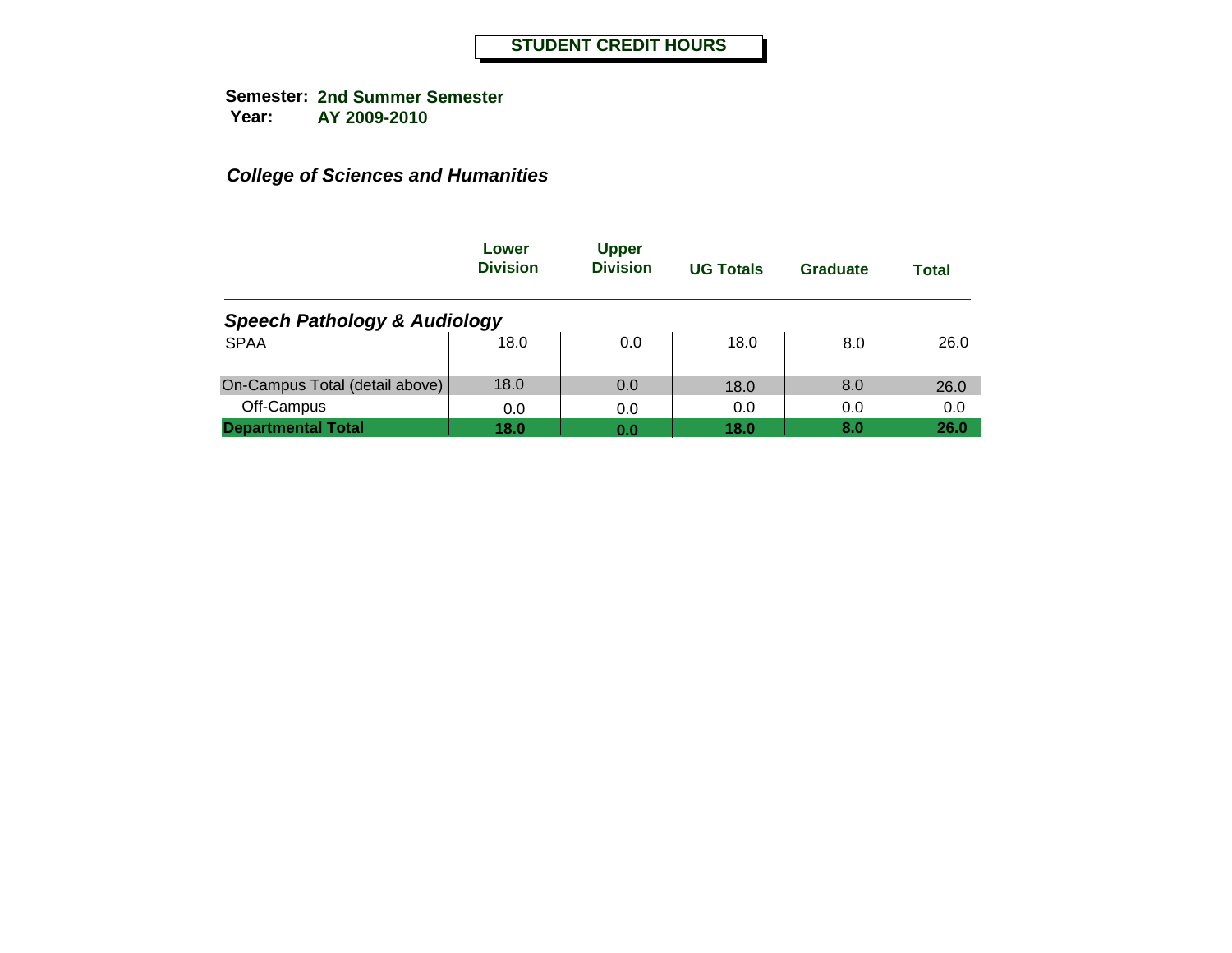*Interdepartmental*

|                                | Lower<br><b>Division</b> | <b>Upper</b><br><b>Division</b> | <b>UG Totals</b> | Graduate | Total |
|--------------------------------|--------------------------|---------------------------------|------------------|----------|-------|
| <b>Foreign Studies</b>         |                          |                                 |                  |          |       |
| <b>INTST</b>                   | 0.0                      | 0.0                             | 0.0              | 0.0      | 0.0   |
| On-Campus Total (detail above) | 0.0                      | 0.0                             | 0.0              | 0.0      | 0.0   |
| Off-Campus                     | 0.0                      | 12.0                            | 12.0             | 0.0      | 12.0  |
| <b>Departmental Total</b>      | 0.0                      | 12.0                            | 12.0             | 0.0      | 12.0  |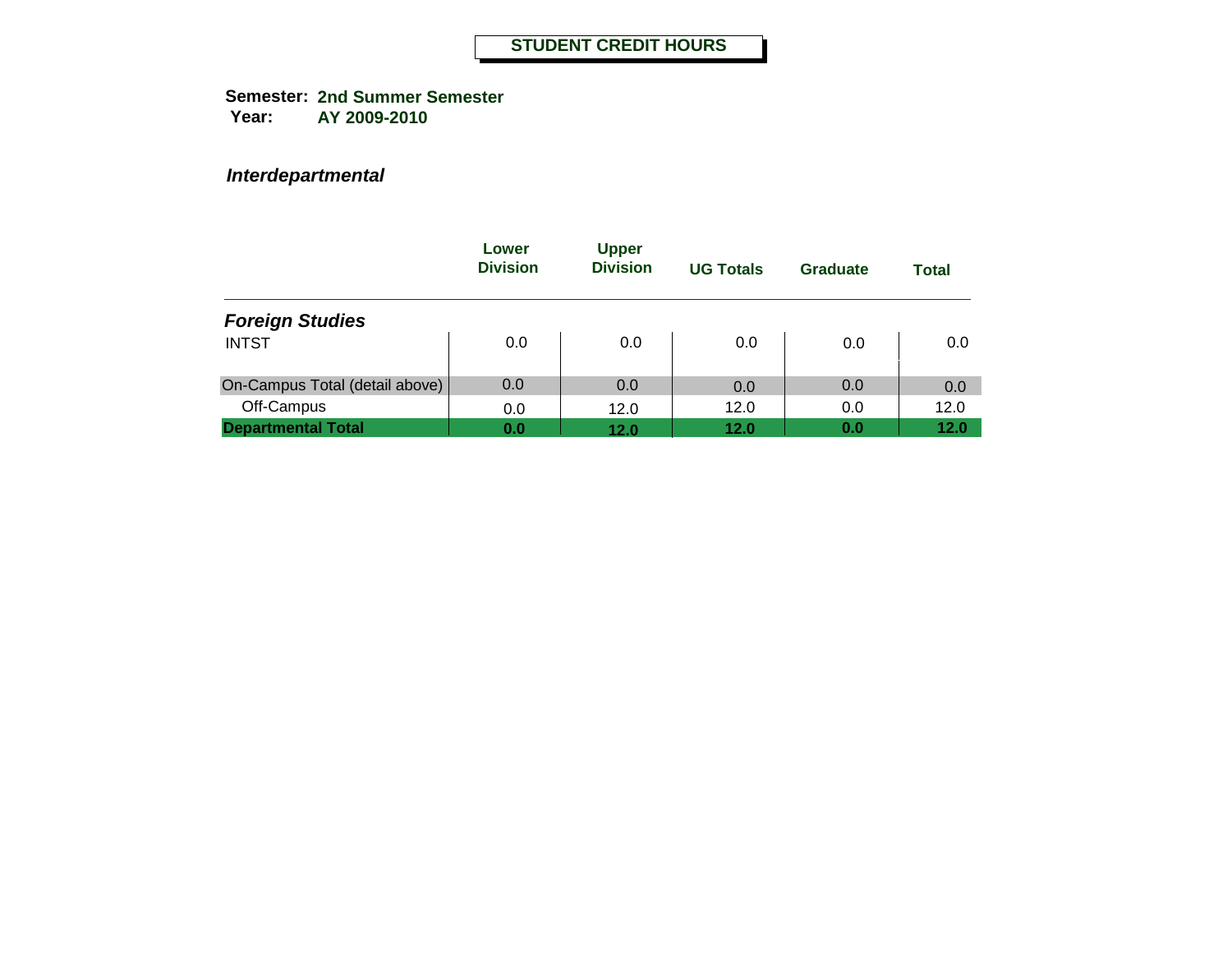**Semester: 2nd Summer Semester Year: AY 2009-2010**

*Interdepartmental*

|                                | Lower<br><b>Division</b> | <b>Upper</b><br><b>Division</b> | <b>UG Totals</b> | Graduate | <b>Total</b> |
|--------------------------------|--------------------------|---------------------------------|------------------|----------|--------------|
| <b>Interdepartmental</b>       |                          |                                 |                  |          |              |
| <b>DOC</b>                     | 0.0                      | 0.0                             | 0.0              | 0.0      | 0.0          |
| <b>MASTR</b>                   | 0.0                      | 0.0                             | 0.0              | 0.0      | 0.0          |
| On-Campus Total (detail above) | 0.0                      | 0.0                             | 0.0              | 0.0      | 0.0          |
| Off-Campus                     | 0.0                      | 0.0                             | 0.0              | 0.0      | 0.0          |
| <b>Departmental Total</b>      | 0.0                      | 0.0                             | 0.0              | 0.0      | 0.0          |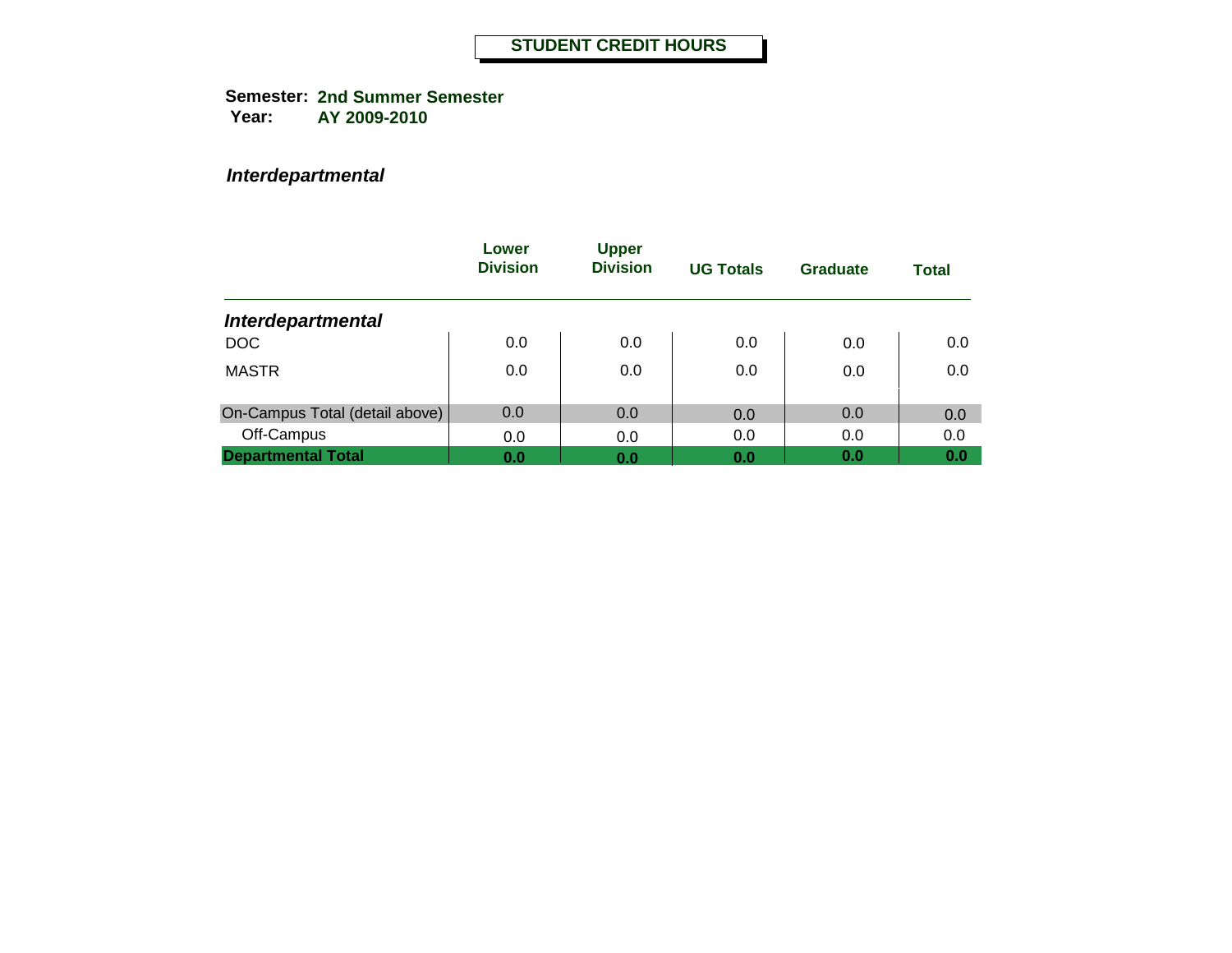*Interdepartmental*

|                                | Lower<br><b>Division</b> | <b>Upper</b><br><b>Division</b> | <b>UG Totals</b> | Graduate | Total |
|--------------------------------|--------------------------|---------------------------------|------------------|----------|-------|
| <b>University College</b>      |                          |                                 |                  |          |       |
| <b>INTST</b>                   | 0.0                      | 0.0                             | 0.0              | 0.0      | 0.0   |
| On-Campus Total (detail above) | 0.0                      | 0.0                             | 0.0              | 0.0      | 0.0   |
| Off-Campus                     | 0.0                      | 3.0                             | 3.0              | 0.0      | 3.0   |
| <b>Departmental Total</b>      | 0.0                      | 3.0                             | 3.0              | 0.0      | 3.0   |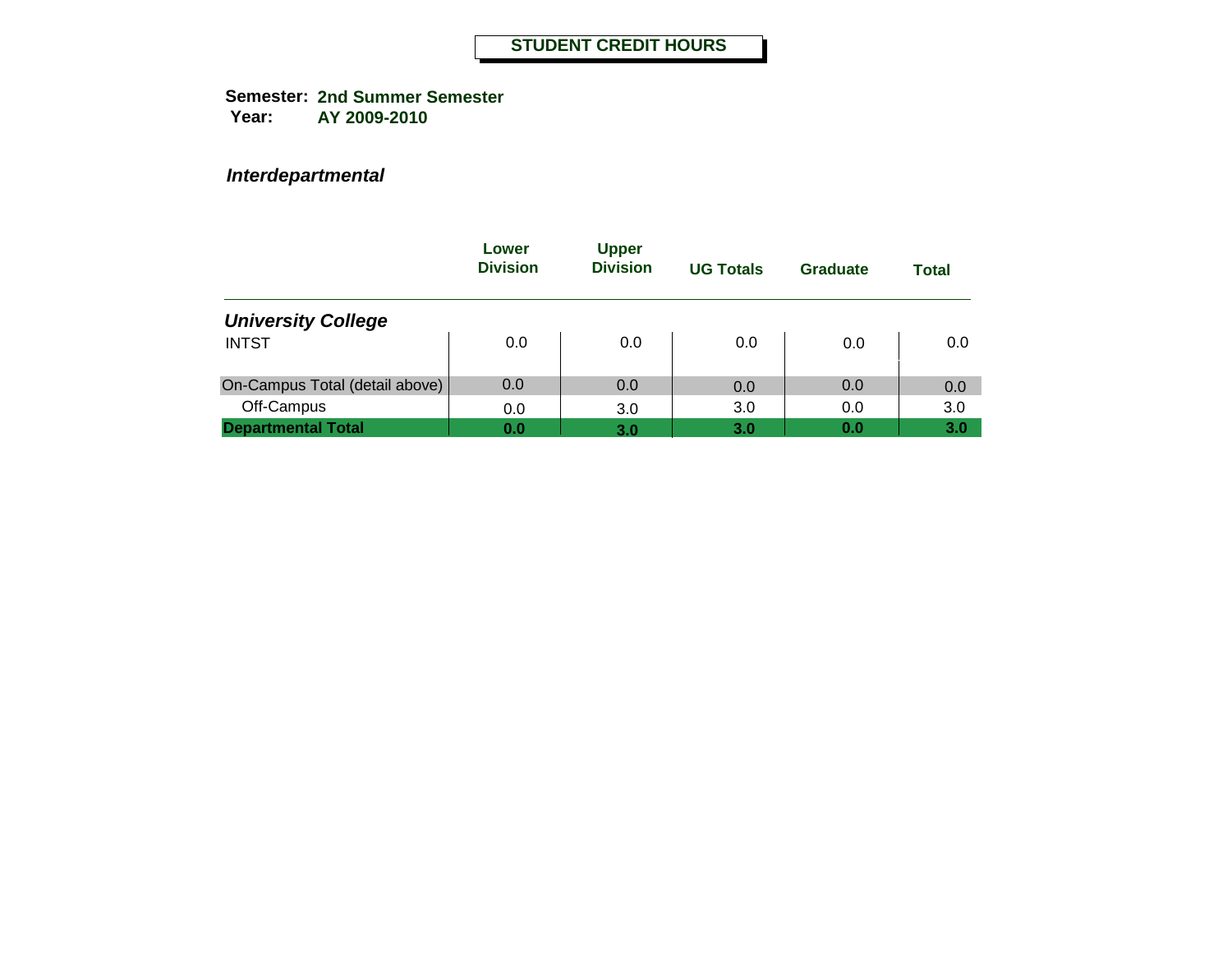**Semester: 2nd Summer Semester Year: AY 2009-2010**

|                                | Lower<br><b>Division</b> | <b>Upper</b><br><b>Division</b> | <b>UG Totals</b> | Graduate | <b>Total</b> |
|--------------------------------|--------------------------|---------------------------------|------------------|----------|--------------|
| <b>Counseling Psychology</b>   |                          |                                 |                  |          |              |
| <b>CPSY</b>                    | 0.0                      | 0.0                             | 0.0              | 258.0    | 258.0        |
| <b>SOPSY</b>                   | 0.0                      | 0.0                             | 0.0              | 21.0     | 21.0         |
| On-Campus Total (detail above) | 0.0                      | 0.0                             | 0.0              | 279.0    | 279.0        |
| Off-Campus                     | 0.0                      | 0.0                             | 0.0              | 0.0      | 0.0          |
| <b>Departmental Total</b>      | 0.0                      | 0.0                             | 0.0              | 279.0    | 279.0        |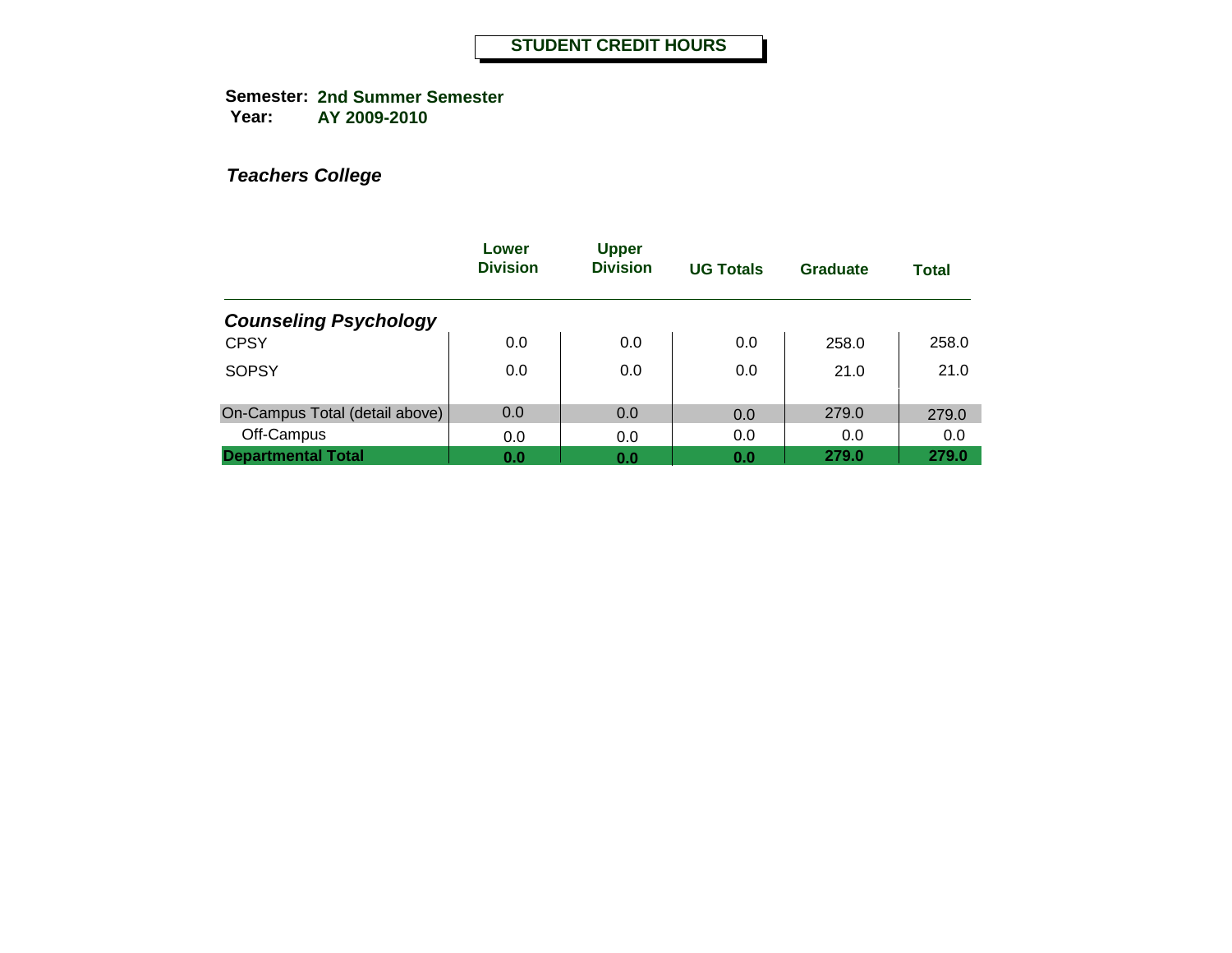**Semester: 2nd Summer Semester Year: AY 2009-2010**

|                                | Lower<br><b>Division</b> | <b>Upper</b><br><b>Division</b> | <b>UG Totals</b> | Graduate | <b>Total</b> |
|--------------------------------|--------------------------|---------------------------------|------------------|----------|--------------|
| <b>Elementary Education</b>    |                          |                                 |                  |          |              |
| <b>DISS</b>                    | 0.0                      | 0.0                             | 0.0              | 3.0      | 3.0          |
| <b>EDEL</b>                    | 9.0                      | 10.0                            | 19.0             | 0.0      | 19.0         |
| <b>EDRDG</b>                   | 0.0                      | 3.0                             | 3.0              | 0.0      | 3.0          |
| On-Campus Total (detail above) | 9.0                      | 13.0                            | 22.0             | 3.0      | 25.0         |
| Off-Campus                     | 0.0                      | 0.0                             | 0.0              | 0.0      | 0.0          |
| <b>Departmental Total</b>      | 9.0                      | 13.0                            | 22.0             | 3.0      | 25.0         |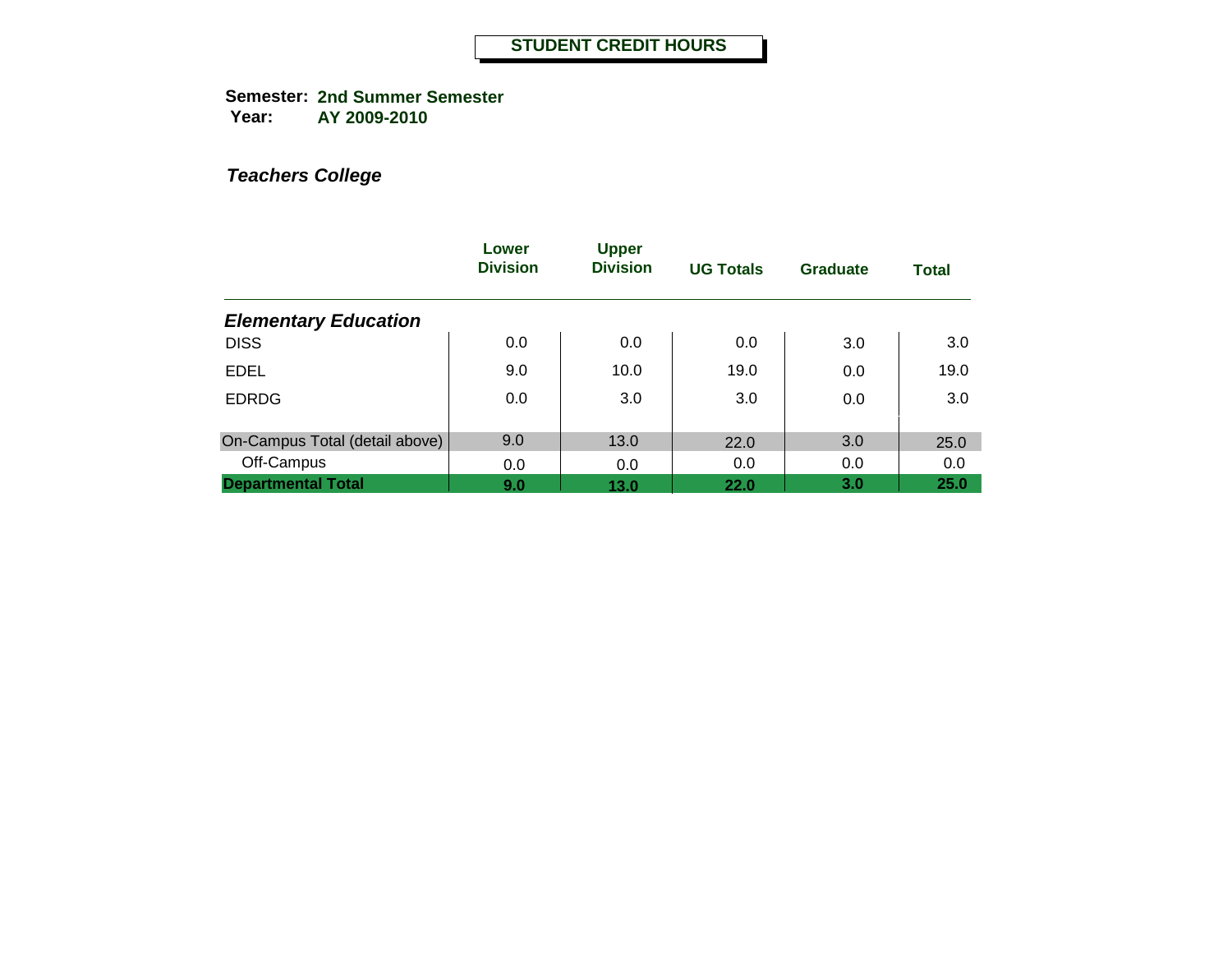**Semester: 2nd Summer Semester Year: AY 2009-2010**

|                                | Lower<br><b>Division</b> | <b>Upper</b><br><b>Division</b> | <b>UG Totals</b> | Graduate | <b>Total</b> |
|--------------------------------|--------------------------|---------------------------------|------------------|----------|--------------|
| <b>Educational Psychology</b>  |                          |                                 |                  |          |              |
| <b>DISS</b>                    | 0.0                      | 0.0                             | 0.0              | 13.0     | 13.0         |
| <b>EDPSY</b>                   | 0.0                      | 0.0                             | 0.0              | 9.0      | 9.0          |
| <b>THES</b>                    | 0.0                      | 0.0                             | 0.0              | 3.0      | 3.0          |
| On-Campus Total (detail above) | 0.0                      | 0.0                             | 0.0              | 25.0     | 25.0         |
| Off-Campus                     | 15.0                     | 21.0                            | 36.0             | 576.0    | 612.0        |
| <b>Departmental Total</b>      | 15.0                     | 21.0                            | 36.0             | 601.0    | 637.0        |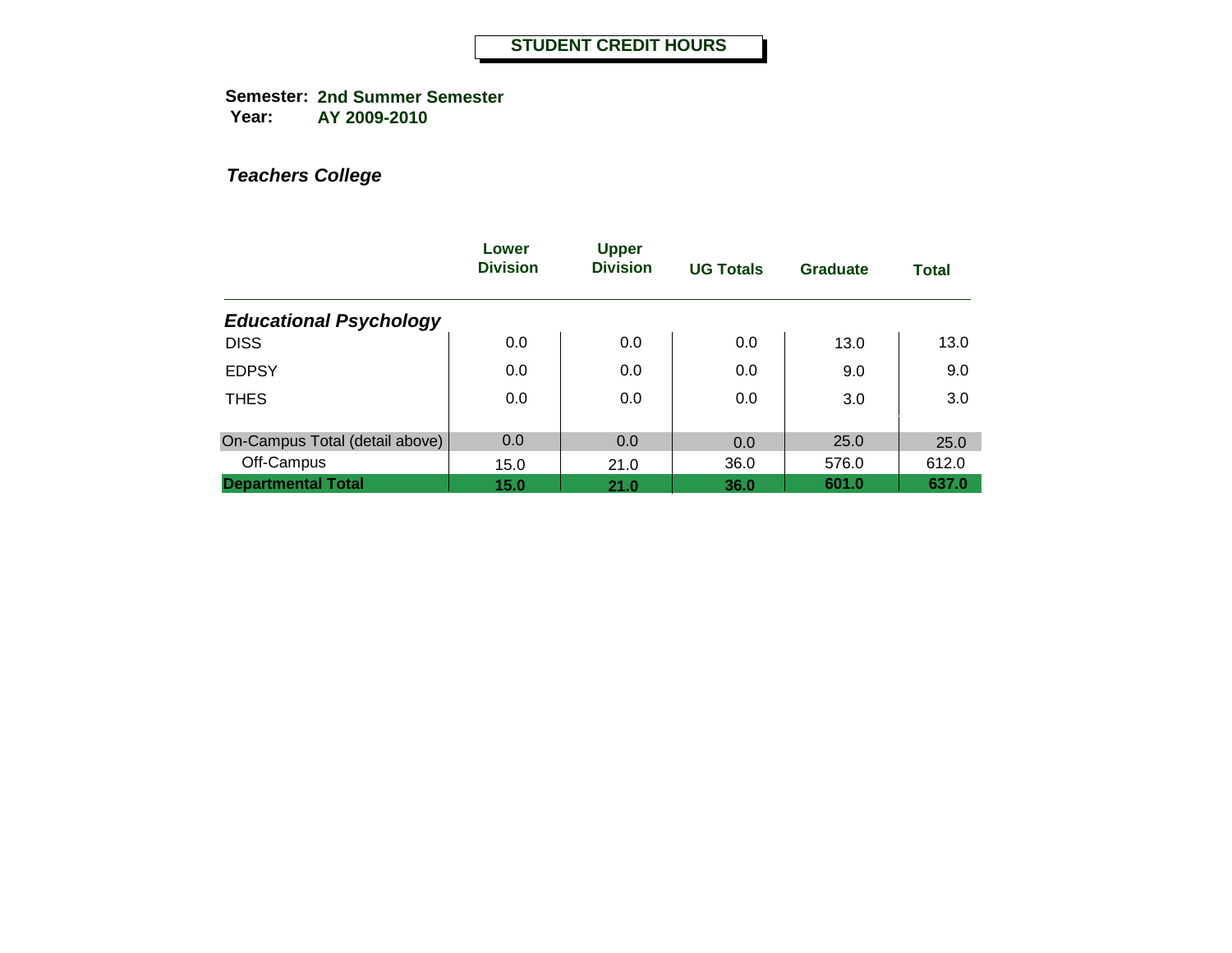**Semester: 2nd Summer Semester Year: AY 2009-2010**

|                                | Lower<br><b>Division</b> | <b>Upper</b><br><b>Division</b> | <b>UG Totals</b> | <b>Graduate</b> | <b>Total</b> |
|--------------------------------|--------------------------|---------------------------------|------------------|-----------------|--------------|
| <b>Educational Studies</b>     |                          |                                 |                  |                 |              |
| <b>DISS</b>                    | 0.0                      | 0.0                             | 0.0              | 5.0             | 5.0          |
| <b>EDAC</b>                    | 0.0                      | 0.0                             | 0.0              | 2.0             | 2.0          |
| <b>EDFON</b>                   | 0.0                      | 126.0                           | 126.0            | 36.0            | 162.0        |
| <b>EDHI</b>                    | 0.0                      | 0.0                             | 0.0              | 75.0            | 75.0         |
| <b>EDMUL</b>                   | 27.0                     | 0.0                             | 27.0             | 3.0             | 30.0         |
| <b>EDSEC</b>                   | 0.0                      | 0.0                             | 0.0              | 1.0             | 1.0          |
| On-Campus Total (detail above) | 27.0                     | 126.0                           | 153.0            | 122.0           | 275.0        |
| Off-Campus                     | 0.0                      | 0.0                             | 0.0              | 384.0           | 384.0        |
| <b>Departmental Total</b>      | 27.0                     | 126.0                           | 153.0            | 506.0           | 659.0        |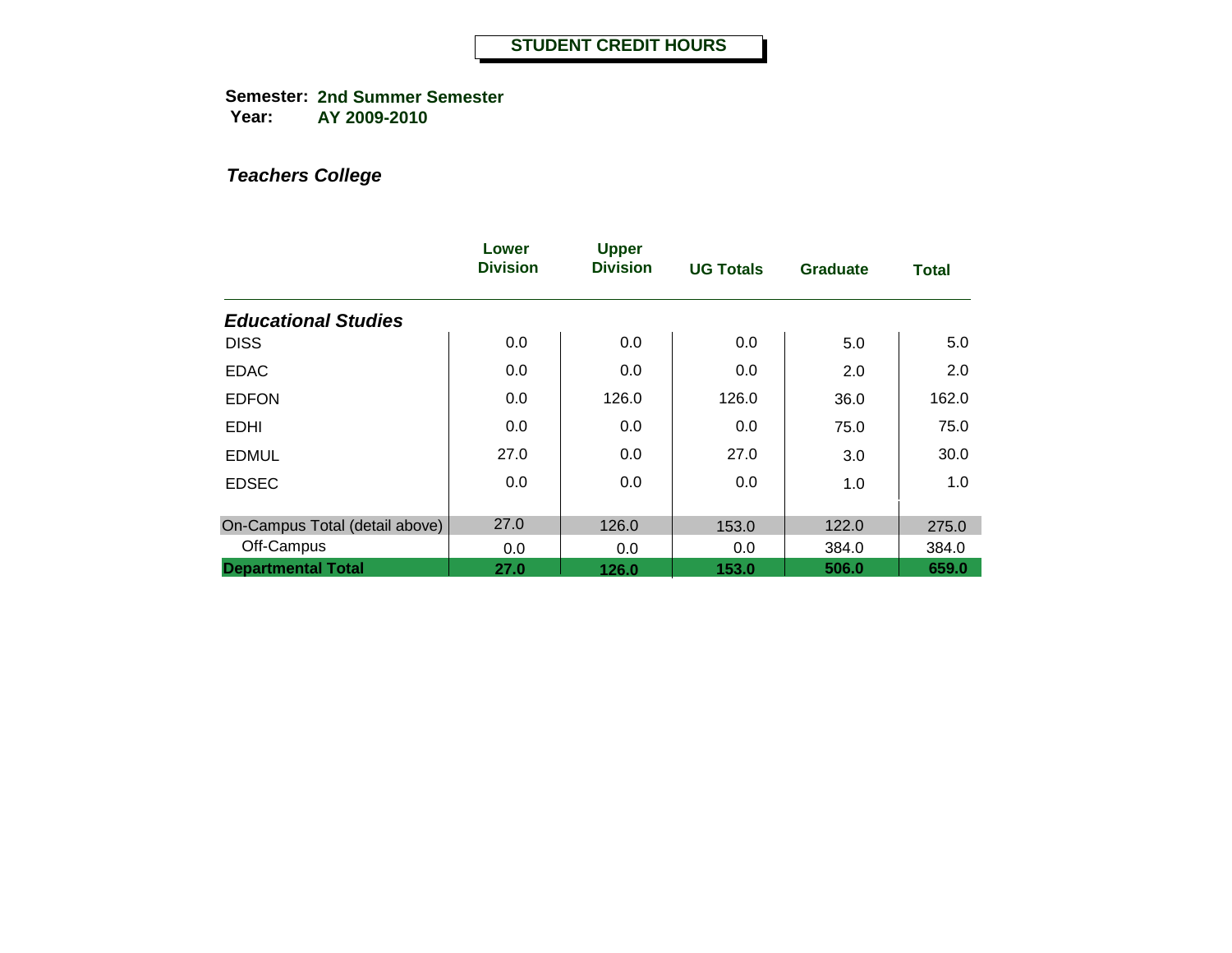|                                | Lower<br><b>Division</b> | <b>Upper</b><br><b>Division</b> | <b>UG Totals</b> | Graduate | Total |
|--------------------------------|--------------------------|---------------------------------|------------------|----------|-------|
| <b>Educational Leadership</b>  |                          |                                 |                  |          |       |
| <b>DISS</b>                    | 0.0                      | 0.0                             | 0.0              | 4.0      | 4.0   |
| On-Campus Total (detail above) | 0.0                      | 0.0                             | 0.0              | 4.0      | 4.0   |
| Off-Campus                     | 0.0                      | 0.0                             | 0.0              | 855.0    | 855.0 |
| <b>Departmental Total</b>      | 0.0                      | 0.0                             | 0.0              | 859.0    | 859.0 |